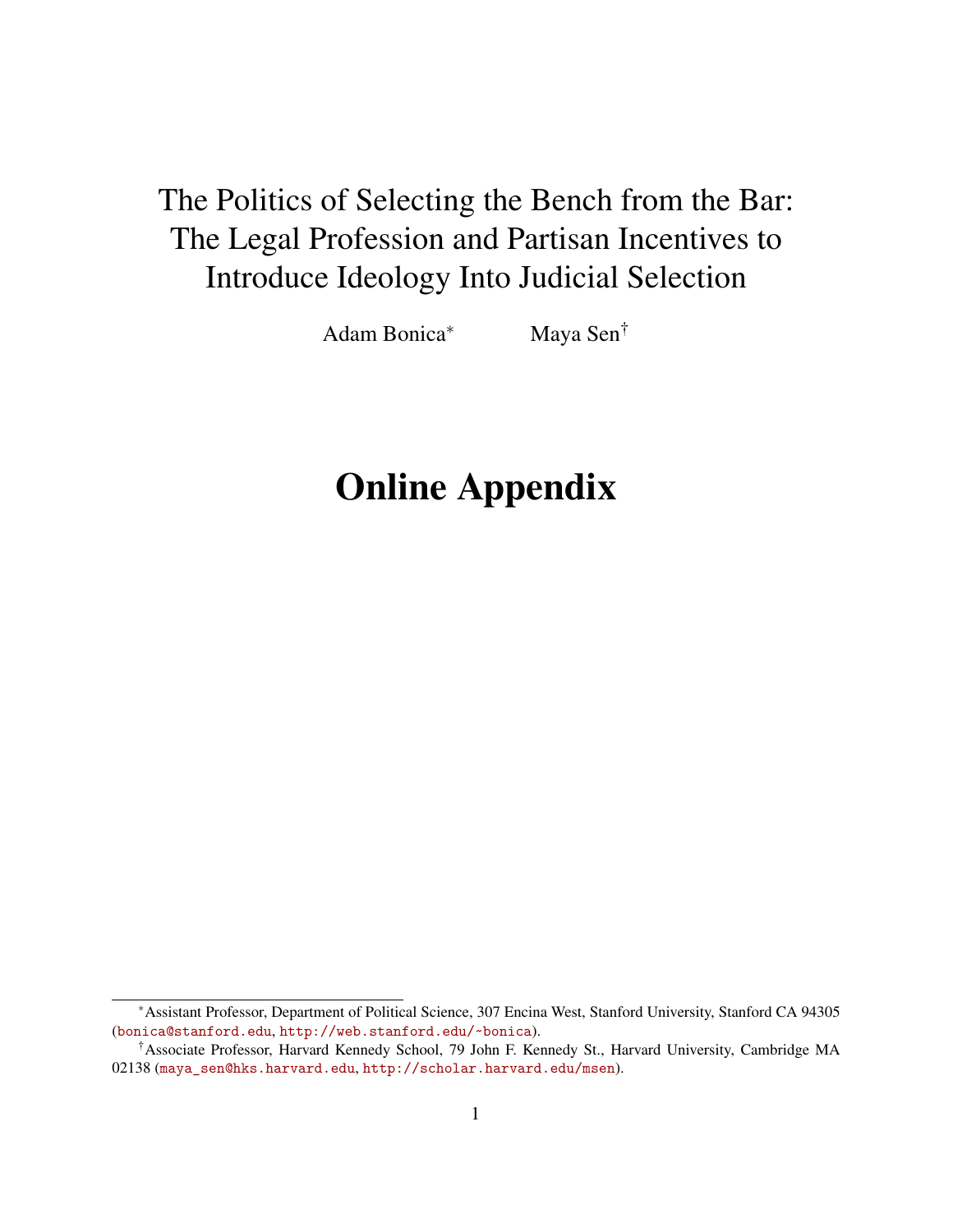#### Appendix A Linking Lawyers To Their Contribution Records

In order to link records between DIME and the Martindale-Hubbell Directory, we developed a customized probabilistic record-linkage algorithm. The algorithm works as follows. First, it queries the DIME database for records that identify donors as attorneys by filtering on individuals who either (1) have a self-reported occupation that matched against a list of relevant search terms (e.g., lawyer, attorney, "atty," judge, etc.), (2) have a self-reported employer that matched against a precompiled list of law firms or contained terms commonly used by the legal industries such as "law offices" or "LLP," $\frac{1}{1}$  $\frac{1}{1}$  $\frac{1}{1}$  or (3) list "Esq." or "J.D." as a title. The algorithm then cycles through each record in the Martindale-Hubbell directory searching for the set of potential matches in the DIME database. The algorithm narrows the set of possible matches by comparing values for first, last and middle name, suffix, title, address, city, state and zip codes, firm/employer, and geographic proximity. To adjust for slight variations in reporting, the algorithm fuzzy-matched on both names and addresses using the Jaro-Winkler algorithm. Name matching was further conditioned on information frequency of first and last names obtained from the Social Security Administration and the U.S. Census, respectively.<sup>[2](#page-1-1)</sup> We measured geographic proximity as the distance between geocoordinates of the address in the Martindale-Hubbell database and the geo-coordinates of records from the DIME database. If a set of records assigned to a single ID in the DIME data exceeded the predefined threshold, it was identified as a match.

As we note above, there was significant variance in reporting across state bar associations and across individuals. Several of the fields therefore required additional processing and disambiguation. Specifically, we first standardized names and parsed into separate fields for first, last, middle, suffix, and title. Second, we standardized address strings (i.e., "street" becomes "st"). Third, we used automated disambiguation techniques to standardize entries for employer, law schools and undergraduate institutions, and practice areas.<sup>[3](#page-1-2)</sup> For instance, the listings for law professors were

<span id="page-1-0"></span><sup>&</sup>lt;sup>1</sup>In order to further narrow the search on attorneys, we screened out records with occupational titles commonly used by paralegals and staff at law firms.

<span id="page-1-1"></span><sup>2</sup>Social Security Administration data on name frequency were accessed at [http://www.ssa.gov/OACT/](http://www.ssa.gov/OACT/babynames/limits.html) [babynames/limits.html](http://www.ssa.gov/OACT/babynames/limits.html). Census data on the frequency of surnames were accessed at [https://www.census.](https://www.census.gov/genealogy/www/data/2010surnames/dist.all.last) [gov/genealogy/www/data/2010surnames/dist.all.last](https://www.census.gov/genealogy/www/data/2010surnames/dist.all.last).

<span id="page-1-2"></span><sup>&</sup>lt;sup>3</sup>Information on practice areas was compiled from written descriptions and lacked structured categorizations. After applying standard techniques to clean and normalize the text, we grouped entries into a more general set of 31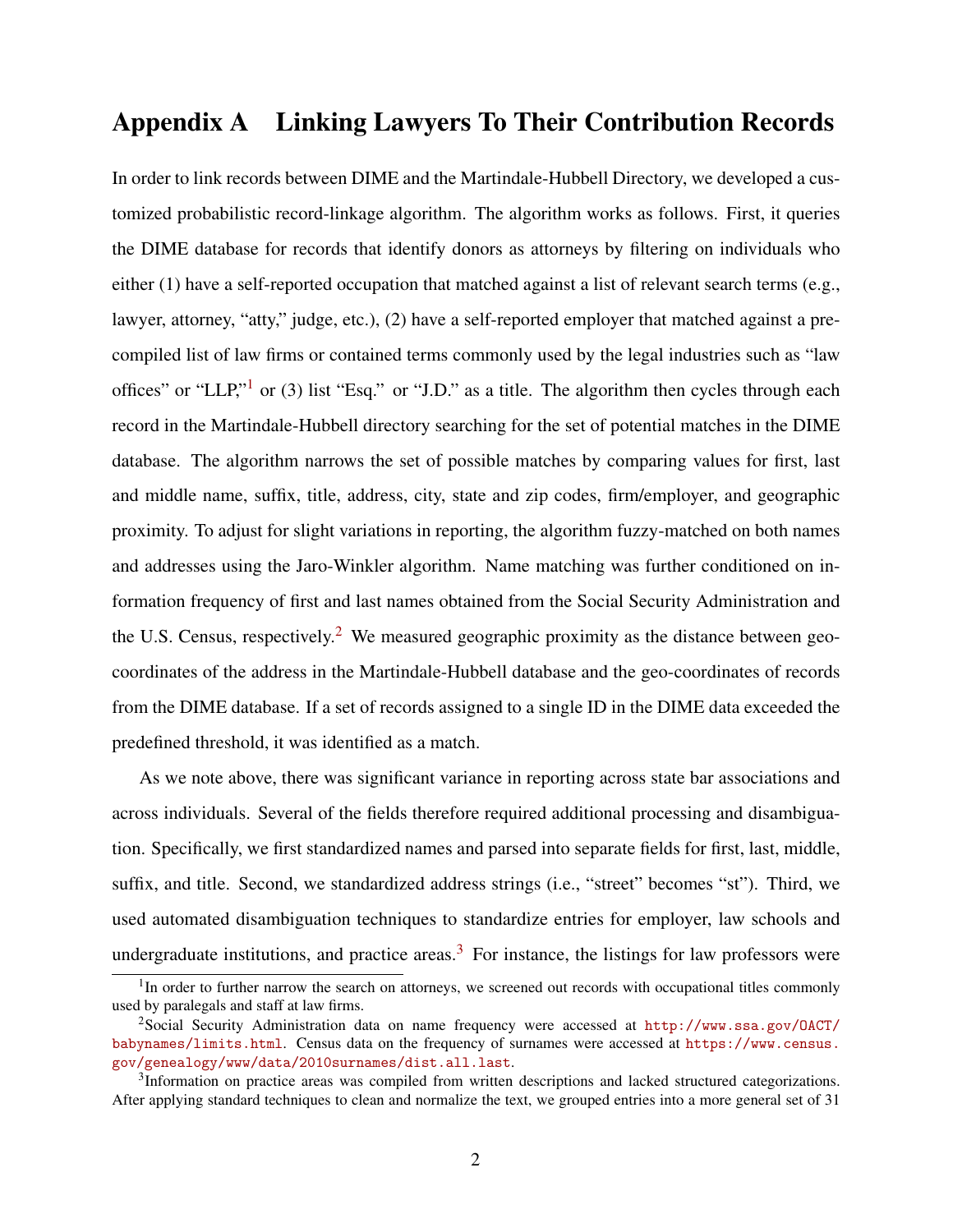derived from a partial list of law schools. As a result, most law professors employed at the missing universities were grouped into the catch-all employment categorization. We were able to extract the remaining law professors by searching the fields on employment and title for terms that could be used to identify them as law professors.

We used an automated coding procedure based on the gender ratios of first names based on census data or, when available, gender-specific titles (e.g., Mrs., Mr., Jr., Sr.) reported in either the contribution records. We do not assign labels to individuals for whom the automated coding scheme did not reach a threshold of being 95 percent confident of the person's gender. In total, we were able to assign gender to 98.6 percent of the sample. The gender coding scheme is identical to that used to identify gender in the DIME database of contribution records.<sup>[4](#page-2-0)</sup>

In addition to the eight variables fields described in the text, a significant percentage of listings included even more information voluntarily provided by the attorney, such as (9) detailed employment history, (10) judicial clerkships along with the name of judge, (11) lists of prominent clients, and (12) prominent cases argued. Since lawyers choose to provide the information and others do not, some items are incomplete sources of information. When available, record-linkage algorithm referenced items (9) and (10) as a way to augment matching algorithm. However, we do not include any information from items (9) through (12) in the main analysis.

Missingness in Martindale-Hubbell One limitation of the Martindale-Hubbell database is potential missingness in the data. To our knowledge, no study has systematically assessed the completeness in legal directories such as the Martindale-Hubbell. Thus, we do not know the exact extent of underreporting or precisely which types of lawyers are most likely to be missing.

A challenge in examining missiningness in the data is that there exists no official tally of lawyers to compare against. Estimates of the number of lawyers in the U.S. can vary considerably. For example, the Bureau of Labor Statistics (BLS) estimates there to be about 600,000 lawyers employed in the labor force, whereas the American Bar Association (ABA) estimates there to be more

categories.

<span id="page-2-0"></span><sup>4</sup>When validated on the set records from the NPPES database of licensed medical doctors which provided information on gender, it successfully classified gender in 99.4% of cases.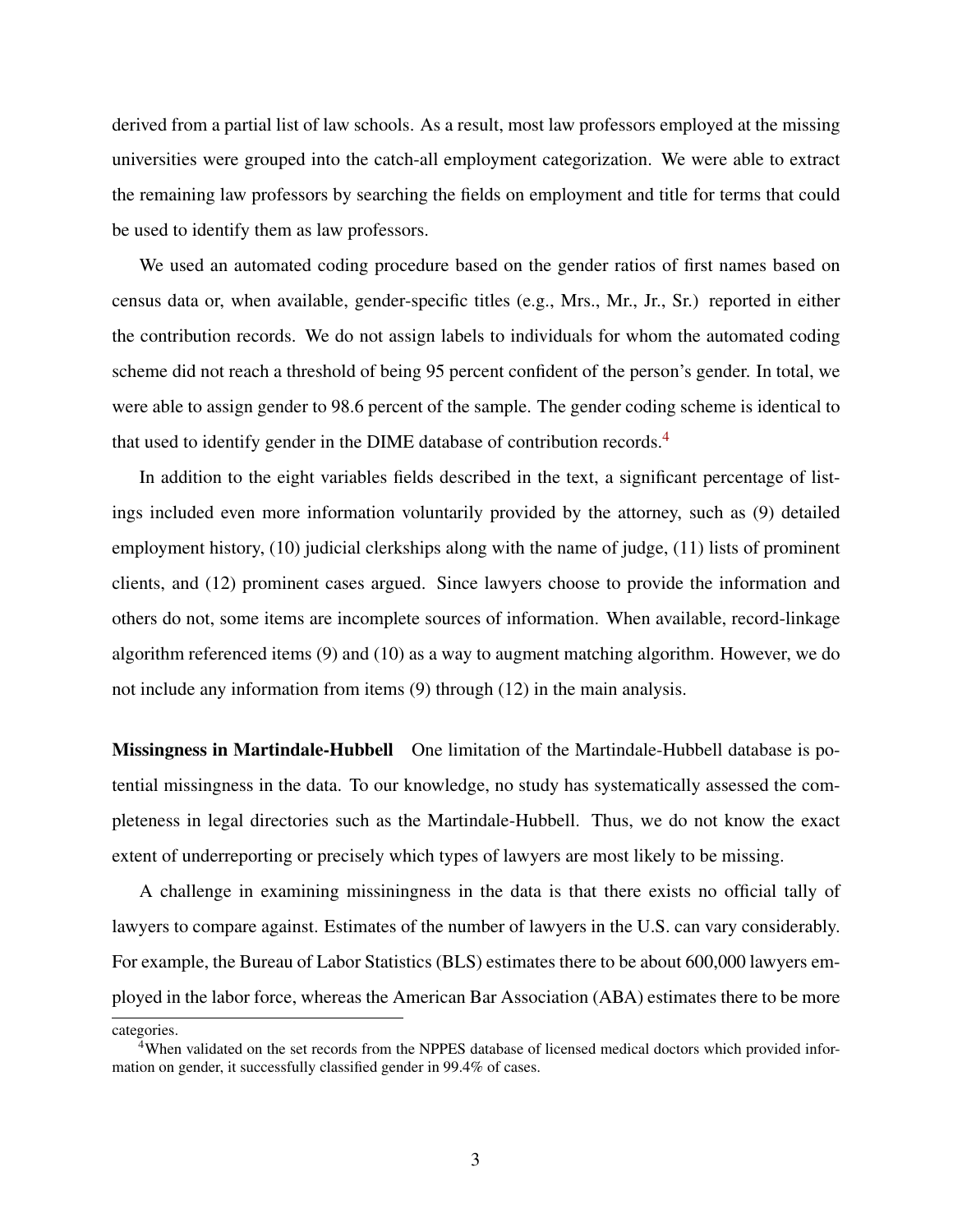than 1.2 million lawyers.<sup>[5](#page-3-0)</sup> This discrepancy is in part explained by methodological differences but is also a matter of scope in defining lawyers as a group.

The BLS estimates appear to exclude individuals practicing law outside the confines of legal practices, which could explain why its population estimate is so low. The ABA uses a broader definition. Its estimates are constructed by summing the populations of lawyers active in each state as reported by state bar associations. This approach can be prone to double-counting, owing to lawyers to be members of multiple state bar associations. The ABA does adjust for out-of-state members of state bar associations, but it is difficult to keep track of members who have moved to different state. The Martindale-Hubbell directory appears to have dropped cases where lawyers would might otherwise be double-counted by the ABA.

We cannot know for sure whether some types of attorneys are more likely to be missing than others. However, a reasonable expectation is that lawyers in private practice are more likely to be captured by the directory than lawyers employed in-house or in government positions. The reason for this is two-fold. First, lawyers in private practice have incentives to make sure they are listed in legal directories so that potential clients will be able to find them more easily. The same is not true of many other lawyers. Second, bar membership is always a requisite for lawyers practicing as in-house counsels, which may make them more less visible to state bar associations.

<span id="page-3-0"></span> $5$ http://www.americanbar.org/resources for lawyers/profession statistics.html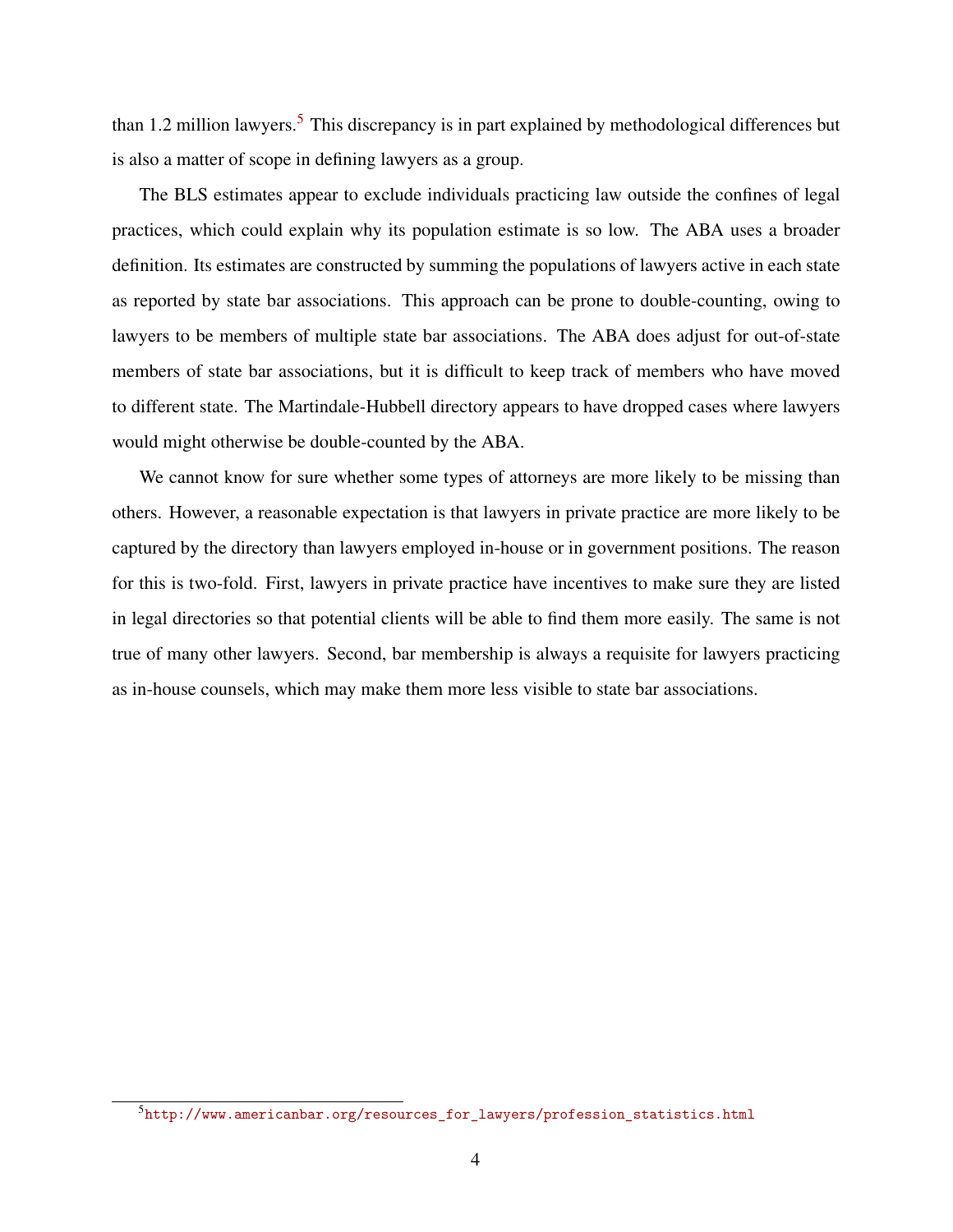#### Appendix B Self-Selection into the Donor Population

A potential concern is selection bias due to some attorneys contributing (and therefore being included in DIME) but not others. However, attorneys are extremely active contributors, even compared to similar professions. In an exhaustive search of the contributor database, we identified 422,362 attorneys listed in the Martindale-Hubbell database, which corresponds to a participation rate of 43.3%, an order of magnitude greater than the participation rate among the voting age population [\(Bonica,](#page-26-0) [2014\)](#page-26-0). $6,7$  $6,7$ 

Regarding judges who are donors, a potential selection problem concerns regulations that pro-hibit federal and some state judges from making political contributions.<sup>[8](#page-4-2)</sup> Fortunately, a majority of judges were active donors prior to joining the bench. With regard to state high courts, of the 70 state justices first elected to office since 2001, 66 (or 94%) appear in DIME as campaign contributors. The pattern is more muted, but still apparent for federal judges. Nearly 65% of sitting U.S. Court of Appeals judges are found in the DIME database as contributors, with the share rising to 81% of those appointed since 2001.

Despite the high participation rates, self-selection into the donor population could still bias results. We attempt to correct for this using a Heckman selection model [\(Heckman,](#page-26-1) [1979\)](#page-26-1). The first stage of the Heckman correction models the probability of selection into sample, while the second stage incorporates the transformed predicted probabilities from the first stage probit model as additional covariates. Results from the first-stage probit model are reported in Table [A1.](#page-6-0) Here, the outcome variable, donor status (i.e., an indicator of whether the individual appears in the DIME data), is regressed on variables that capture gender, age, geography, area of employment, career

<span id="page-4-0"></span> $6A$  fraction of these donors (6.5%) gave only to corporate or trade groups and thus were not assigned ideal point estimates.

<span id="page-4-1"></span><sup>&</sup>lt;sup>7</sup>We deliberately calibrated the algorithm to be less "greedy" in identifying matches so as to minimize false matches at the expense of reducing the overall linkage rate. Given the large sample size, this decision reflects our attempt to prioritize minimizing bias over increasing the sample size. In general, false matches are more likely to introduce bias than are missed matches. (Missed matches would be more or less random, whereas false matches would incorporate more people who could be confused with the population of interest.) As a result, the number of lawyers identified by the record-linkage algorithm represents a conservative estimate of the percentage of attorneys making contributions.

<span id="page-4-2"></span><sup>&</sup>lt;sup>8</sup>Federal judges currently on the bench are barred from making political contributions by the Code of Conduct for U.S. Judges, Canon 5. However, the code of conduct does not bar political activity earlier in their careers.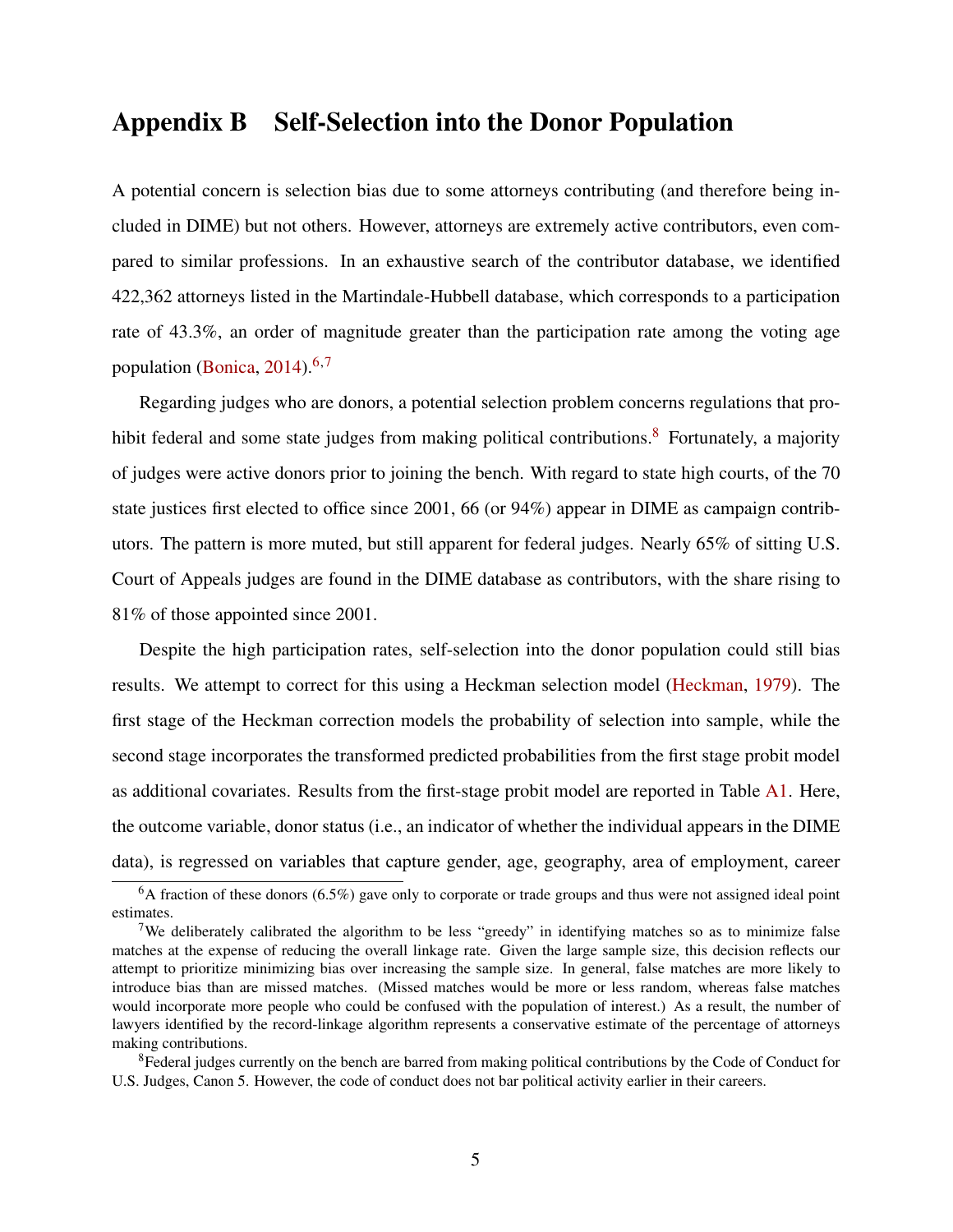status, and some basic measures of quality of legal education.<sup>[9](#page-5-0)</sup> Model 2 further includes the Democratic vote share in the last Presidential election for the individual's Congressional district, which captures how liberal (or conservative) the jurisdiction is. (Results from the second-stage model are reported in the main text.)

Both models raise the possibility of selection bias: several of the variables are predictive of the propensity to donate. For example, those who are partners in law firms or those who graduated from top ("T14") law schools are *more* likely to make political contributions than are other kinds of attorneys. Women, government lawyers, prosecutors and public defenders, corporate (in-house) counsel, and those who attended law schools not ranked in the top 100 are *less* likely to contribute. Being located in more liberal Congressional districts is also associated with an increased propensity to donate, as seen in Model 2.

To aid with the identification of the Heckman correction model, we rely on an exclusion restriction assumption involving a single variable, the number of top state executive offices (attorney general, lieutenant governor, secretary of state, state treasurer, and auditor) that are elected in the individual's state.<sup>[10](#page-5-1)</sup> The logic of using this variable is as follows. When selected via elections, races for these state executive offices are typically high-profile events fueled by intense fundraising efforts that often attract a sizable number of new donors. However, whether a state holds elections for executive office is an institutional feature typically determined closer to the state's founding and does not appear to be related with variation in contemporary partisan leanings across states. Whereas increased campaign activity is likely to slightly increase the probability that an individual donates, there is no obvious mechanism whereby holding competitive elections for state executives would bias latent ideological preferences of donors in the state. The *F*-statistic for the number of

<span id="page-5-0"></span> $9^9$ For legal education, we group together law schools that are in the top 14 (or "T14"). The composition of these has remained stable ever since rankings have been kept. Law school attended is observed for 92% of the sample, of whom 13% attended a "T14" law schools. In cases where law school is not reported, we assume lawyers attended non-"T14" law school. For career status, we identify the largest law firms (a.k.a. "Big Law" firms) by tabulating the number of lawyers in the Martindale-Hubbell database listing each law firm as their employer. We define Big Law as the top 100 firms by number of employees as determined from the Martindale-Hubbell data.

<span id="page-5-1"></span> $10$ Fifteen states have appointed secretaries of state (AK, DE, FL, HI, MD, ME, NH, NJ, NY, OK, PA, TN, TX, UT, VA), six states have appointed attorneys general (AK, HI, ME, NJ, TN, WY), 12 states have appointed treasurers (AK, GA, HI, MD, ME, MI, MN, MT, NH, NJ, TN, VA), 25 states have no elected auditors or comptrollers (AK, AZ, CA, CO, CT, FL, GA, HI, ID, IL, KS, LA, MD, ME, MI, NH, NJ, NV, OR, RI, SC, TN, TX, VA, WI), and seven states have no elected lieutenant governors (AZ, ME, NH, OR, TN, WV, WY).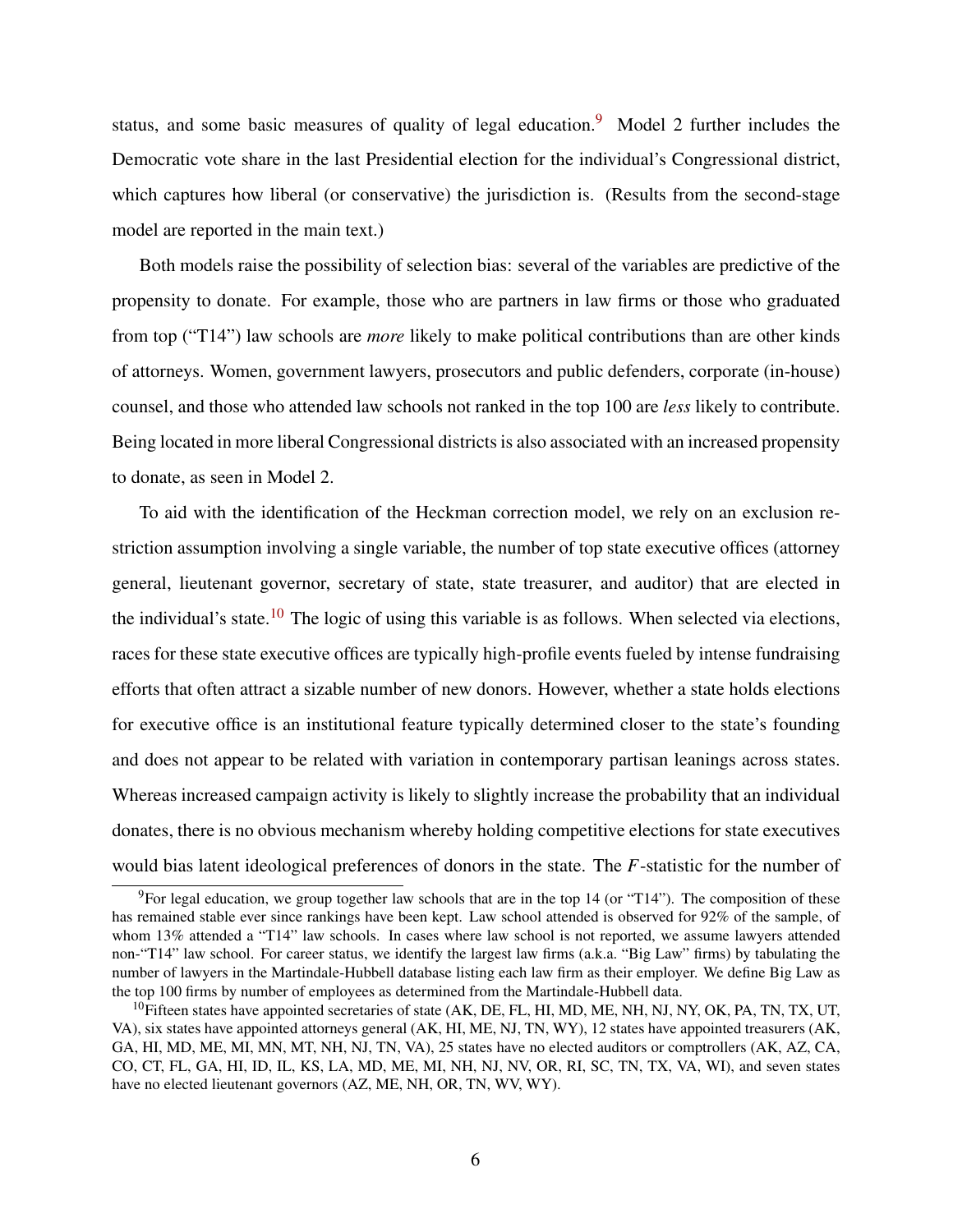<span id="page-6-0"></span>

|                                   | Model 1     | Model 2      | Model 3     | Model 4     |
|-----------------------------------|-------------|--------------|-------------|-------------|
| Judge                             | $-0.134**$  | $-0.142**$   |             |             |
|                                   | (0.008)     | (0.009)      |             |             |
| Fed. CoA                          |             |              | 0.006       | $-0.007$    |
|                                   |             |              | (0.087)     | (0.087)     |
| Fed. District Court               |             |              | $-0.184**$  | $-0.195**$  |
|                                   |             |              | (0.038)     | (0.038)     |
| <b>State Higher Court</b>         |             |              | 0.039       | 0.024       |
|                                   |             |              | (0.071)     | (0.071)     |
| <b>State Lower Court</b>          |             |              | $-0.094**$  | $-0.085**$  |
|                                   |             |              | (0.011)     | (0.011)     |
| Fed. Mag.                         | $-0.484**$  | $-0.509**$   | $-0.481**$  | $-0.506**$  |
|                                   | (0.032)     | (0.032)      | (0.032)     | (0.032)     |
| Fed. Admin. Judge                 | $-0.454**$  | $-0.472**$   | $-0.451**$  | $-0.468**$  |
|                                   | (0.084)     | (0.085)      | (0.084)     | (0.085)     |
| State Admin. Judge                | $-0.334**$  | $-0.342**$   | $-0.332**$  | $-0.339**$  |
|                                   | (0.057)     | (0.057)      | (0.057)     | (0.057)     |
| Female                            | $-0.336**$  | $-0.340**$   | $-0.337**$  | $-0.340**$  |
|                                   | (0.003)     | (0.003)      | (0.003)     | (0.003)     |
| <b>Years since Admitted</b>       | $0.068**$   | $0.069**$    | $0.068**$   | $0.068**$   |
|                                   | (0.0003)    | (0.0003)     | (0.0003)    | (0.0003)    |
| Years since Admitted <sup>2</sup> | $-0.001**$  | $-0.001**$   | $-0.001**$  | $-0.001**$  |
|                                   | (0.00001)   | (0.00001)    | (0.00001)   | (0.00001)   |
| Top 14 Law School                 | $0.323**$   | $0.340**$    | $0.324**$   | $0.341**$   |
|                                   | (0.004)     | (0.004)      | (0.004)     | (0.004)     |
| > 100 Ranked Law School           | $-0.099**$  | $-0.084**$   | $-0.098**$  | $-0.084**$  |
|                                   | (0.003)     | (0.003)      | (0.003)     | (0.003)     |
| <b>Num Elected Execs</b>          | $0.038**$   |              | $0.038**$   |             |
|                                   | (0.001)     |              | (0.001)     |             |
| Constant                          | $-1.327**$  | $-1.001**$   | $-1.325**$  | $-0.999**$  |
|                                   | (0.006)     | (0.026)      | (0.006)     | (0.026)     |
| <b>State Fixed Effects</b>        |             | $\checkmark$ |             | ✓           |
| Log Likelihood                    | $-606942.7$ | $-600758.9$  | $-607014.5$ | $-600850.5$ |
| Chi-square                        | 102024.4*   | 114391.9*    | 101880.9*   | 114208.7*   |
| $\mathbf N$                       | 974419      | 974419       | 974419      | 974419      |

Table A1: First-stage Results: Probit regression, whether an individual contributes (is in DIME database) as outcome variable.

elected executives is 553.9, which easily exceeds the  $F$ -statistic  $> 10$  rule of thumb for exclusion restrictions. However, the number of elected executives only weakly correlates with donor status at  $r=0.026$ . On the other hand, it is all but unrelated with DIME scores at  $r=0.006$ .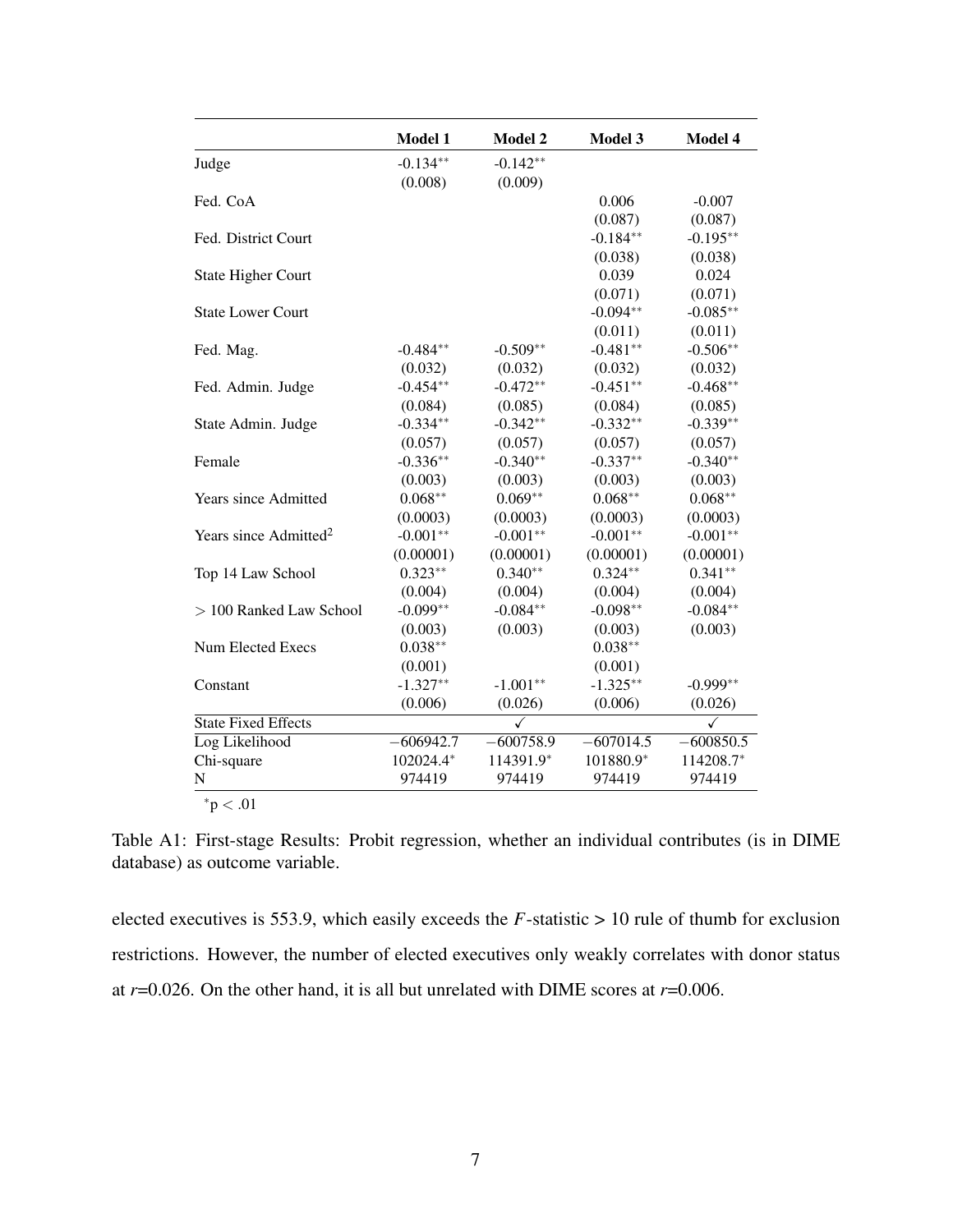#### Appendix C Measure Validation

Comparison with Candidate Scores for Lawyers We were able to identify 2,876 attorneys in our data that had run for elected office and raised funds from enough donors to be assigned an independent DIME score as a candidate. Of this group, 149 also have DW-NOMINATE scores. The overall correlation between contributor and candidate DIME scores is  $\rho = 0.93$ . The within party correlations are  $\rho = 0.83$  for Democrats and  $\rho = 0.76$  for Republicans. The corresponding correlations with DW-NOMINATE scores are  $\rho = 0.90$  overall,  $\rho = 0.52$  for Democrats, and  $\rho = 0.53$  for Republicans.

Comparison with Appointee-Based Measures In order to compare the DIME scores with existing measures judicial preferences, we calculated scores for judges appointed to the federal bench between 1987 and 2012 using the methodology described in Giles et al (2001,2002)—the same methodology underlies the widely-used Judicial Common-Space Scores (Epstein et al). The scores are assigned based on the common-space DW-NOMINATE scores of those involved in the nomination process. If one or both home-state Senators are of the same party as the president, the nominee is assigned the NOMINATE score of the home-state Senator (or the average if both senators are from the President's party). If neither home-state Senator is a member of the President's party, the nominee is assigned the NOMINATE score of the President.

The overall correlation between the contributor DIME scores and the appointment based measures is  $\rho = 0.67$  for Federal Circuit Court judges and  $\rho = 0.58$  for Federal District Court judges. The weaker associations are to be expected. Indirect measures based on those involved in the appointment process tend to be less reliable measures of preferences as compared to more direct measures based on revealed preferences (see Bonica and Woodruff 2014). This is made apparent when examining the residuals between the two measures. The circuit court judges with the largest residuals were Helene White (DIME =  $-0.86$ ; GH = 0.72) and Barrington Parker Jr. (DIME  $= -0.58$ ; GH = 0.72) and William Byrd Traxler, Jr. (DIME = 1.14; GH =  $-0.45$ ). In each case, the nominee had first been appointed to the district court by a president of one party before being elevated to the circuit courts by a president of the other party—the same is true for Justice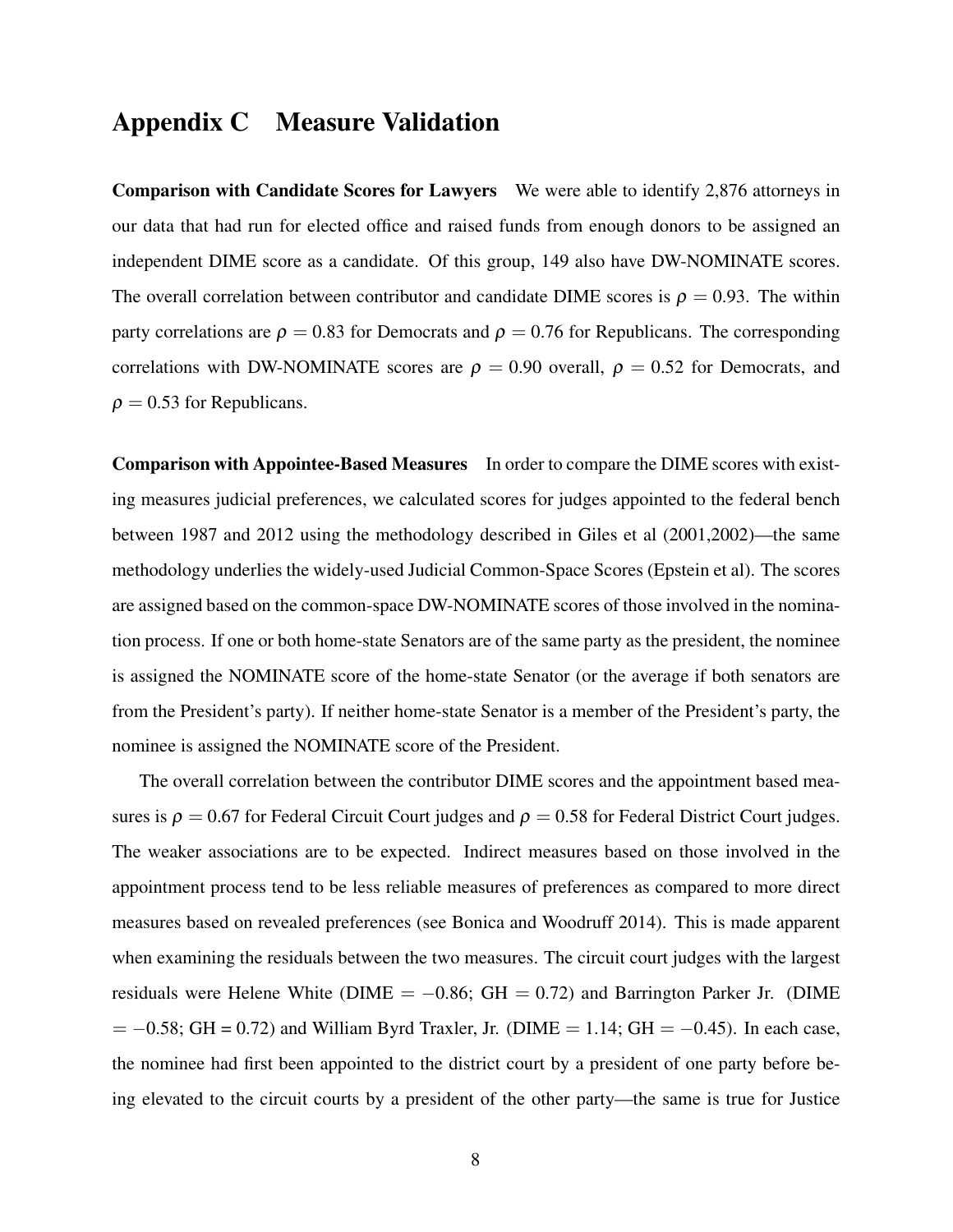Sonia Sotomayor. Further examination of the judges' backgrounds and the circumstances of their nominations reveals to the DIME scores to be clear winners in terms of face-validity.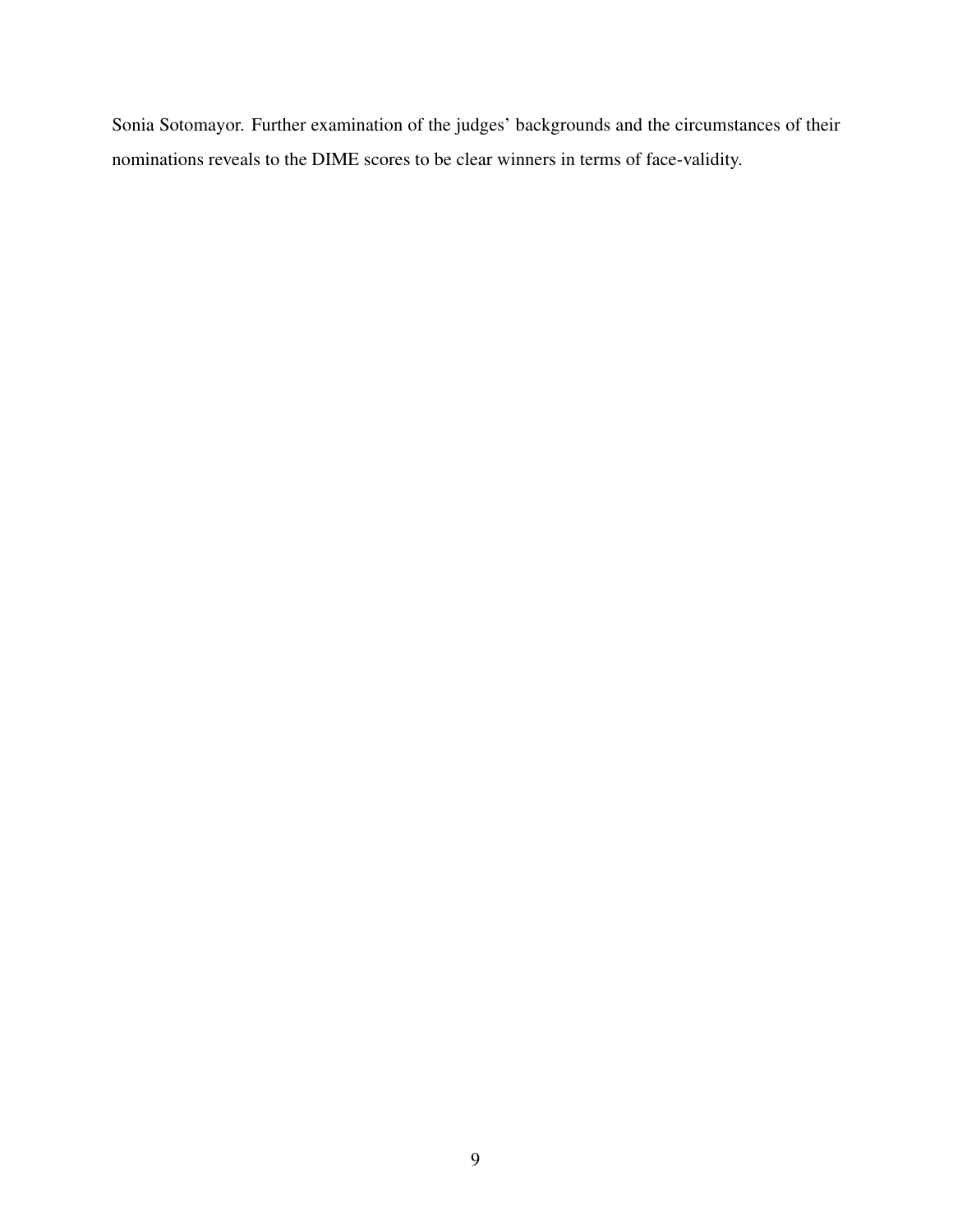#### Appendix D Robustness of Measures to Strategic Giving

One concern with using campaign contributions as the underlying data source is that donors might give for strategic reasons, rather than due to genuine ideological leanings. Detailed discussion of the robustness of DIME scores to strategic giving can be found in [Bonica](#page-26-0) [\(2014\)](#page-26-0) for donors in general and [Bonica and Woodruff](#page-26-2) [\(2015\)](#page-26-2) specifically in the context of state judges. Borrowing from those papers, we note several points that address the concern of strategic giving here. First, the scores for individual donors and recipients have been shown to be robust to controlling for candidate characteristics related to theories of strategic giving, such as incumbency status. Second, there is a strong correspondence between contributor and recipient scores for candidates who have both fundraised and made donations to other candidates, indicating that independently estimated sets of ideal points reveal similar information about an individual's ideology. Third, the DIME scores are strongly correlated with vote-based measures of ideology such as DW-NOMINATE scores, providing strong evidence of their external validity. Lastly, estimated scores for candidates that have campaigned for judicial and non-judicial office are robust to changes in office type.

[Bonica](#page-26-0) [\(2014\)](#page-26-0) and [Bonica and Woodruff](#page-26-2) [\(2015\)](#page-26-2) further note that the estimation model does not strictly assume that ideological proximity is the sole determinant of contribution behavior, given that it allows for error. While the model "operates on the assumption that contribution decisions are spatially determined, strategic giving will only bias the candidate estimates if the resulting spatial errors violate normality assumptions" [\(Bonica and Woodruff,](#page-26-2) [2015\)](#page-26-2). Indeed, most accounts of strategic behavior are actually largely compatible with ideological giving. That is, strategic incentives would serve largely to motivate contributors to engage in *more* funding activity but would not necessarily influence *which* candidates to support.

Excluding donations to judicial candidates Lastly, as our analysis focuses on donor DIME scores recovered for attorneys and judges who have personally contributed to other candidates and campaigns, we consider whether there are any specific reasons to expect lawyers and judges to meaningfully differ from other types of donors. For example, it may be the case that lawyers face pressure to contribute to the campaigns of sitting judges. When we re-estimate the DIME scores for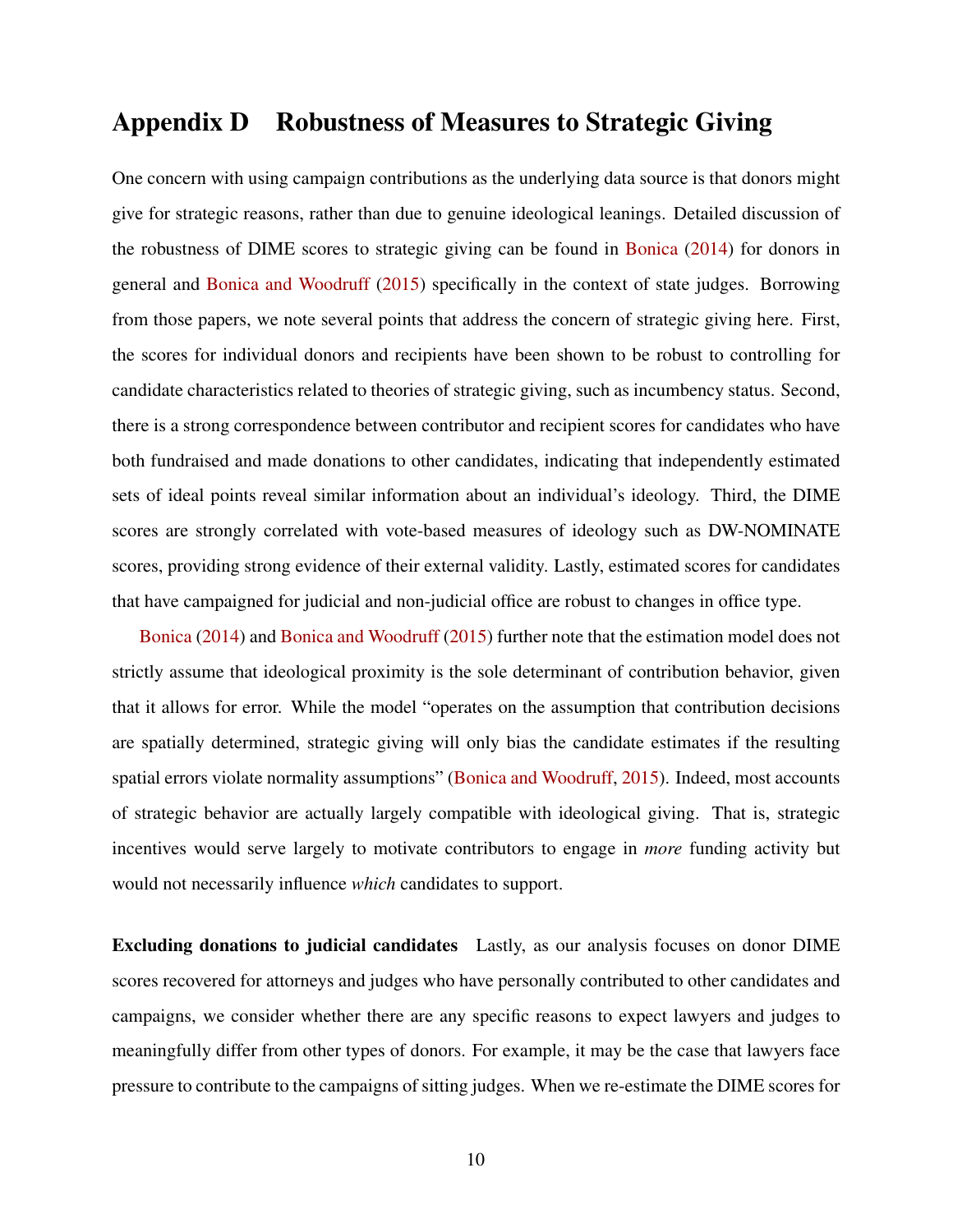lawyers with contributions to judicial candidates excluded, however, the resulting scores correlate with the original scores at  $\rho = 0.99$ . Moreover, re-estimating the scores with all contributions to state elections excluded (i.e. federal contributions only) produces scores for lawyers that correlate with the original score at  $\rho = 0.97$ . As a result, it seems extremely unlikely that any analysis would be sensitive to these concerns.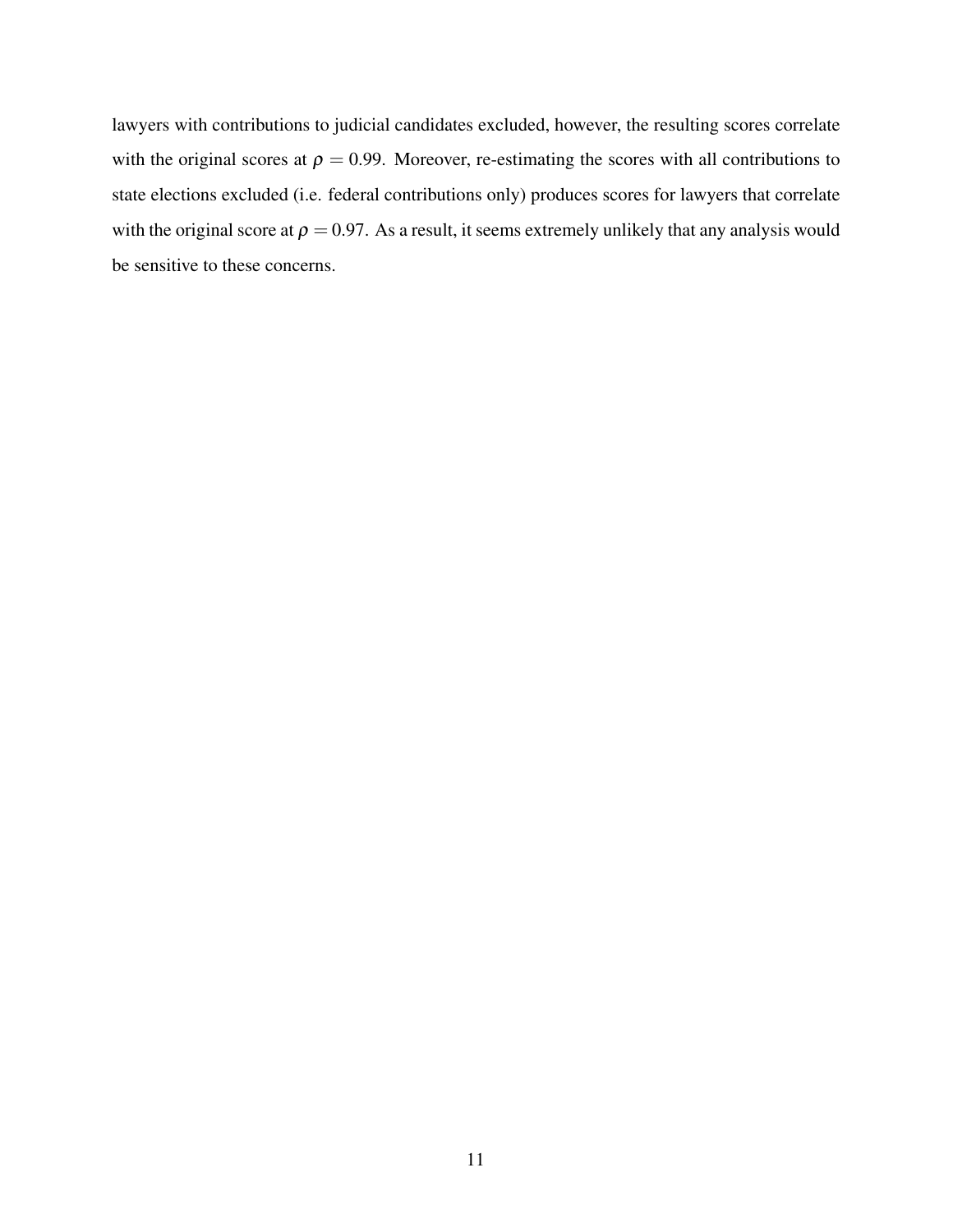#### Appendix E Consideration of Alternative Mechanisms

Other mechanisms could explain why judges might differ from the underlying population of attorneys. One important alternate explanation is that judges are selected on the basis of other characteristics that do vary according to ideology—that is, that judges are recruited or selected for reasons that appear to be apolitical but that vary according to political beliefs. Selection on these sorts of variables would have the effect of skewing the ideological distribution of judges (vis-a-vis attorneys), without necessarily implicating an ideologically-based selection mechanism.

The most obvious example of such characteristics would be demographic. Ever since the Carter Administration started aggressively recruiting women and ethnic minorities [\(Clark,](#page-26-3) [2002\)](#page-26-3), Presidents and other executives have tried to make the judiciary more reflective of the population as a whole. In addition, numerous studies have identified that women and minority judges vote in a more liberal direction on certain issues once they are appointed [\(Boyd, Epstein, and Martin,](#page-26-4) [2010;](#page-26-4) [Cox and Miles,](#page-26-5) [2008\)](#page-26-5). Making the judiciary more demographically representative could therefore have the effect of selecting also on ideology. We can, however, rule out this particular explanation: because women and minorities vote (if anything) in a more liberal direction, such a mechanism would mean that more liberals are selected vis-a-vis the population of attorneys. We see no evidence of this. To the contrary, the judiciary is *more conservative* than the overall potential pool of attorneys.

Another example is selecting judges on the basis of superior credentials. For example, conservatives being on average being more likely to attend highly rated law schools than liberals would explain our results. Under such a scenario, the selection on quality of education would have the effect of introducing into the courts more conservatives, even if no ideological selection was in effect. In terms of evidence, the data are more mixed, but still point toward this being an unlikely explanation. Table 1 in the main text shows that who attend elite law schools are more liberal than their counterparts. In addition, as we show in the main text, there are substantial differences across the selection of conservatives and liberals *even conditional on education*. Thus, education appears not to be the decisive factor here.

Within this category of explanations, we consider the most likely explanation to be that the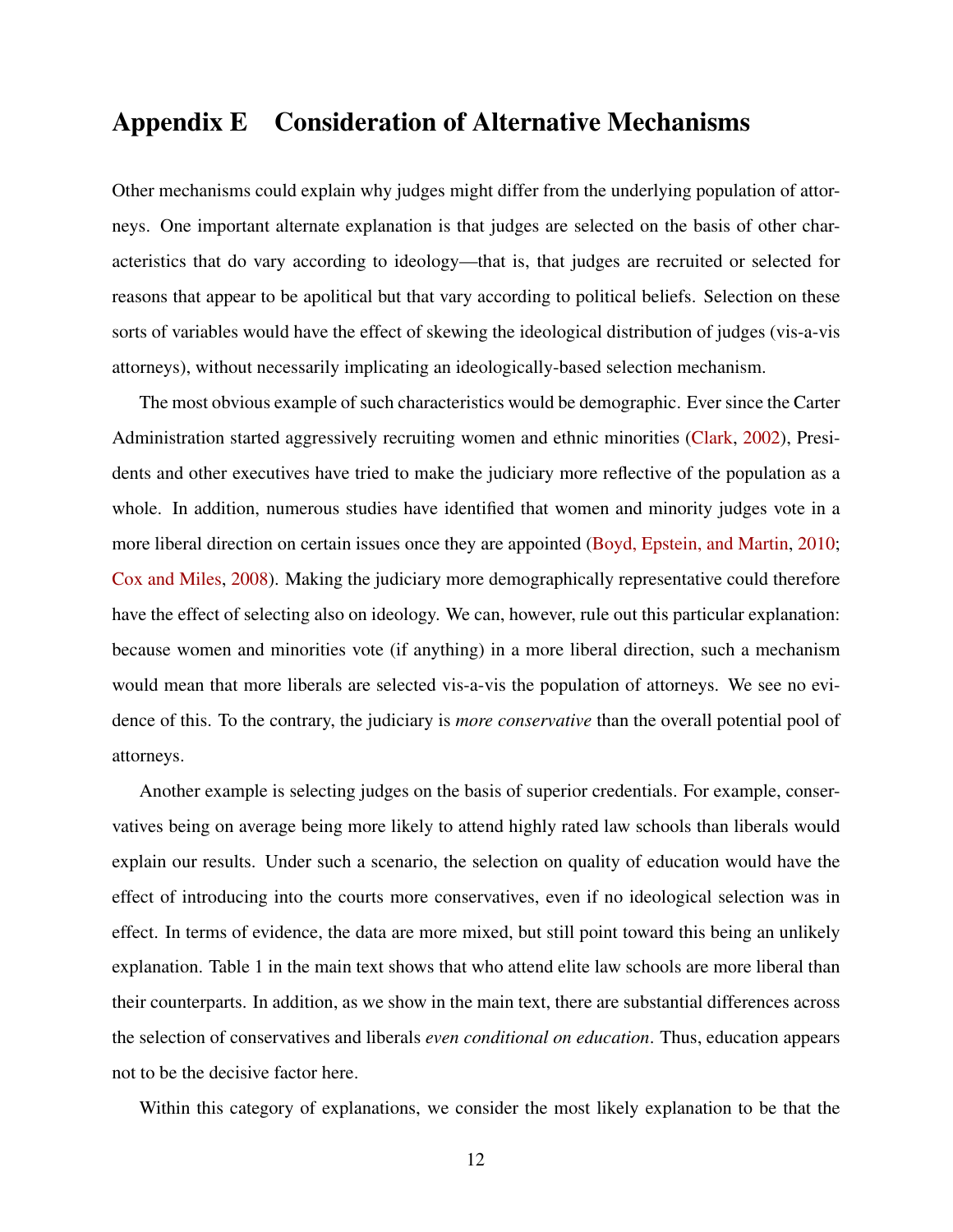pool of judges is simply older than the rest of the population. As we see in Table 1 in the main text, those who are older tend to be more conservative. If judges are much older than lawyers, then this could plausibly explain why judges as a whole tend to be more conservative. We note, however, that the effect of age does not diminish the effect of the judge variable, suggesting that judges are more conservative even when conditioning on age.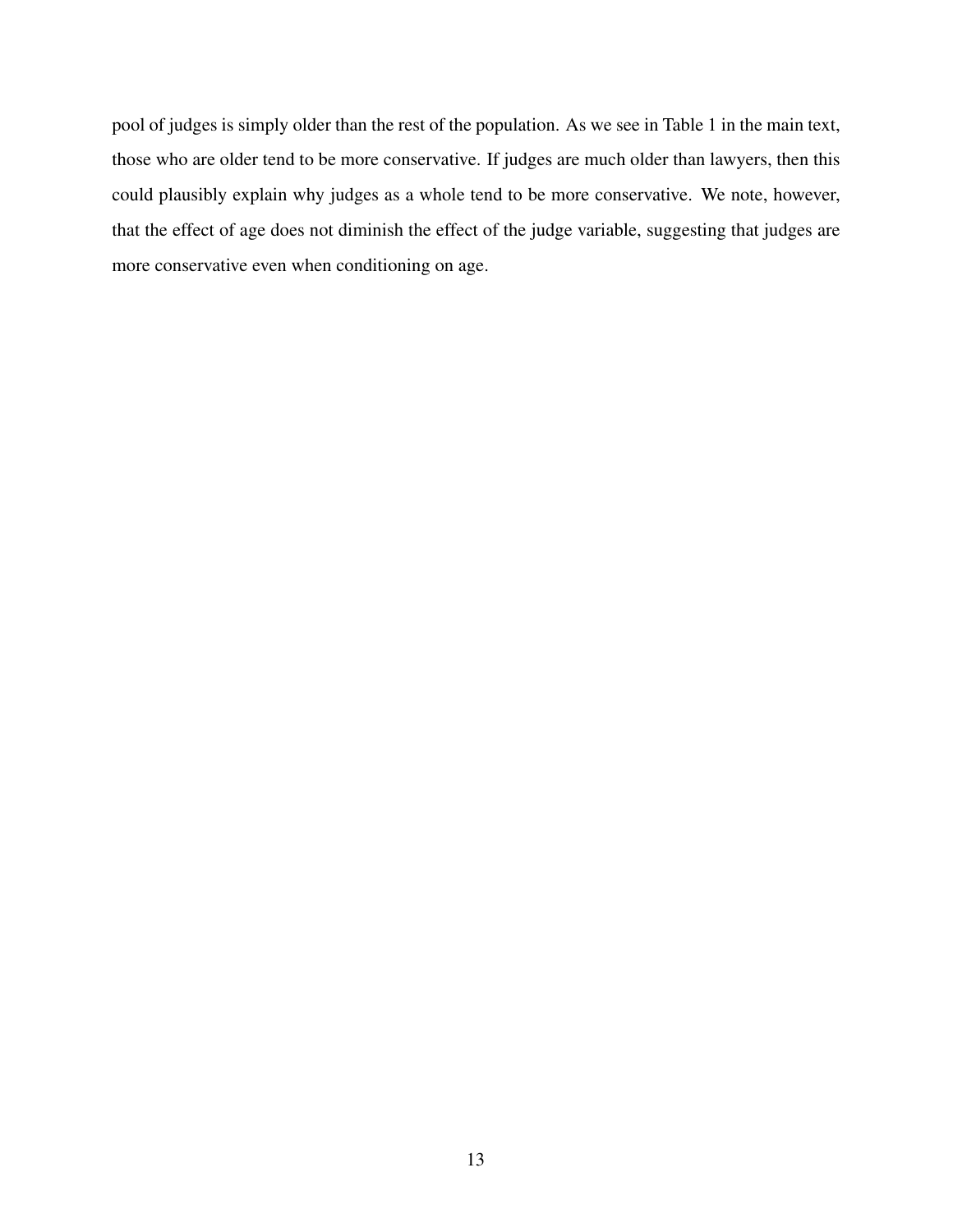# Appendix F Distribution Comparisons of Judges with Politicians and Attorneys by State

|                            | <b>Attorneys</b>  |              | <b>Politicians</b> |              |
|----------------------------|-------------------|--------------|--------------------|--------------|
|                            | <b>KS P-value</b> | Overlap Coef | <b>KS</b> P-value  | Overlap Coef |
| $\overline{US}$            | 0.00              | 0.83         | 0.00               | 0.85         |
| AK                         | 0.12              | 0.90         | 0.00               | 0.62         |
| AL                         | 0.00              | 0.82         | 0.00               | 0.46         |
| AR                         | 0.05              | 0.89         | 0.00               | 0.59         |
| AZ                         | 0.00              | 0.83         | 0.00               | 0.83         |
| CA                         | 0.00              | 0.68         | 0.00               | 0.75         |
| CO                         | 0.00              | 0.79         | 0.00               | 0.69         |
| CT                         | 0.00              | 0.79         | 0.00               | 0.68         |
| DE                         | 0.40              | 0.77         | 0.00               | 0.63         |
| $\mathop{\rm FL}\nolimits$ | 0.00              | 0.87         | 0.00               | 0.60         |
| ${\rm GA}$                 | 0.00              | 0.84         | 0.00               | 0.75         |
| H <sub>I</sub>             | 0.07              | 0.80         | 0.02               | 0.72         |
| IA                         | 0.93              | 0.90         | 0.00               | 0.73         |
| ID                         | 0.19              | 0.77         | 0.00               | 0.65         |
| IL                         | 0.00              | 0.81         | 0.00               | 0.76         |
| IN                         | 0.46              | 0.90         | 0.00               | 0.74         |
| KS                         | 0.47              | 0.88         | 0.00               | 0.55         |
| KY                         | 0.00              | 0.90         | 0.00               | 0.80         |
| ${\rm LA}$                 | 0.06              | 0.85         | 0.00               | 0.56         |
| MA                         | 0.19              | 0.89         | 0.46               | 0.86         |
| MD                         | 0.00              | 0.81         | 0.08               | 0.84         |
| ME                         | 0.00              | 0.78         | 0.01               | 0.54         |
| MI                         | 0.00              | 0.90         | 0.00               | 0.84         |
| MN                         | 0.01              | 0.80         | 0.05               | 0.83         |
| MO                         | 0.01              | 0.87         | 0.00               | 0.71         |
|                            |                   |              |                    |              |
| MS                         | 0.46              | 0.82         | 0.00               | 0.68         |
| MT                         | 0.21<br>0.02      | 0.83         | 0.00               | 0.54         |
| NC                         |                   | 0.85         | 0.00               | 0.63         |
| ND                         | 0.15              | 0.67         | 0.80               | 0.82         |
| NE                         | 0.56              | 0.86         | 0.00               | 0.50         |
| NH                         | 0.18              | 0.73         | 0.00               | 0.57         |
| NJ                         | 0.14              | 0.88         | 0.00               | 0.73         |
| NM                         | 0.00              | 0.77         | 0.00               | 0.67         |
| NV                         | 0.31              | 0.88         | 0.00               | 0.70         |
| NY                         | 0.00              | 0.82         | 0.00               | 0.81         |
| OH                         | 0.00              | 0.88         | 0.00               | 0.86         |
| OK                         | 0.04              | 0.89         | 0.00               | 0.62         |
| <b>OR</b>                  | 0.00              | 0.84         | 0.00               | 0.61         |
| PA                         | 0.00              | 0.86         | 0.00               | 0.82         |
| RI                         | 0.76              | 0.83         | 0.00               | 0.78         |
| SC                         | 0.37              | 0.90         | 0.00               | 0.68         |
| <b>SD</b>                  | 0.08              | 0.58         | 0.00               | 0.66         |
| TN                         | 0.01              | 0.83         | 0.00               | 0.76         |
| TХ                         | 0.00              | 0.86         | 0.00               | 0.70         |
| UT                         | 0.90              | 0.85         | 0.00               | 0.56         |
| VA                         | 0.00              | 0.75         | 0.35               | 0.88         |
| VT                         | 0.13              | 0.73         | 0.01               | 0.48         |
| WA                         | 0.00              | 0.76         | 0.00               | 0.60         |
| WI                         | 0.00              | 0.74         | 0.00               | 0.59         |
| WV                         | 0.04              | 0.80         | 0.00               | 0.61         |
| WY                         | 0.70              | 0.88         | 0.06               | 0.72         |

Table A2: Comparing Attorney and Politician Distributions with Judges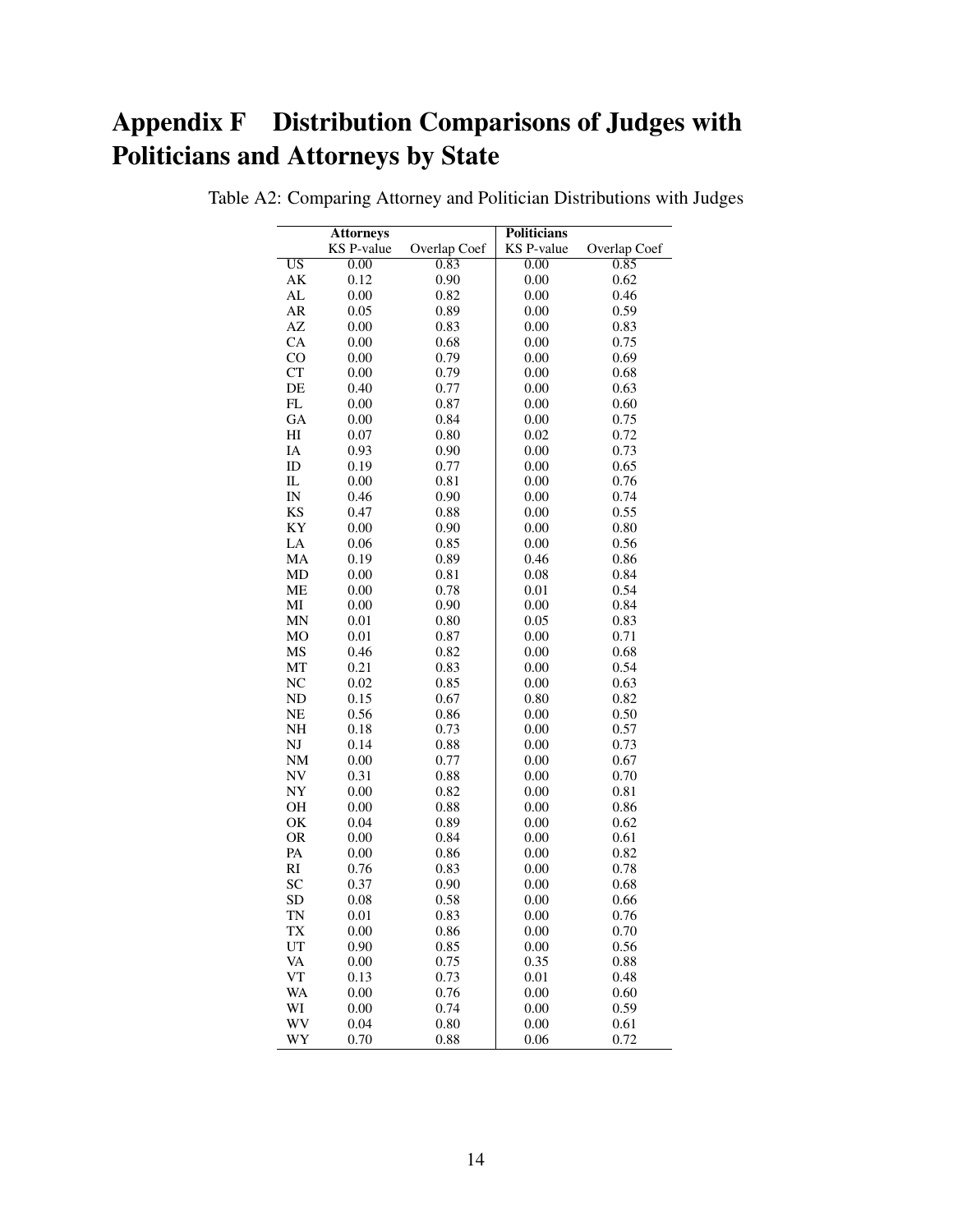## Appendix G Attorney Ideology by State

Figure A1: Distribution of estimated DIME scores for attorneys, by state. Increased value of ideal points indicates a more conservative ideology.

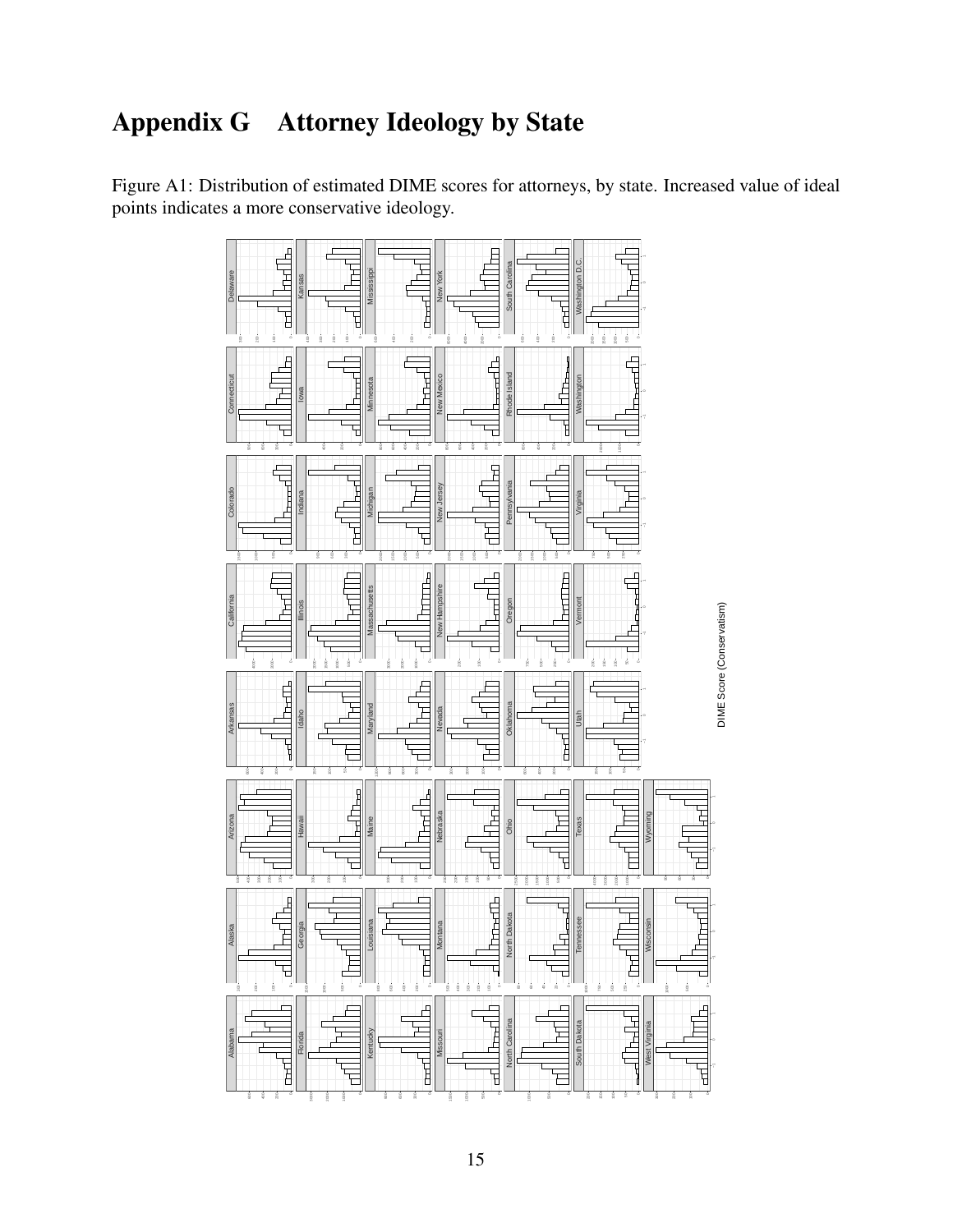## Appendix H Most Lawyers (and Judges) Give Exclusively to One Party



Figure A2: Distribution of political contributions by lawyers, 1979-2012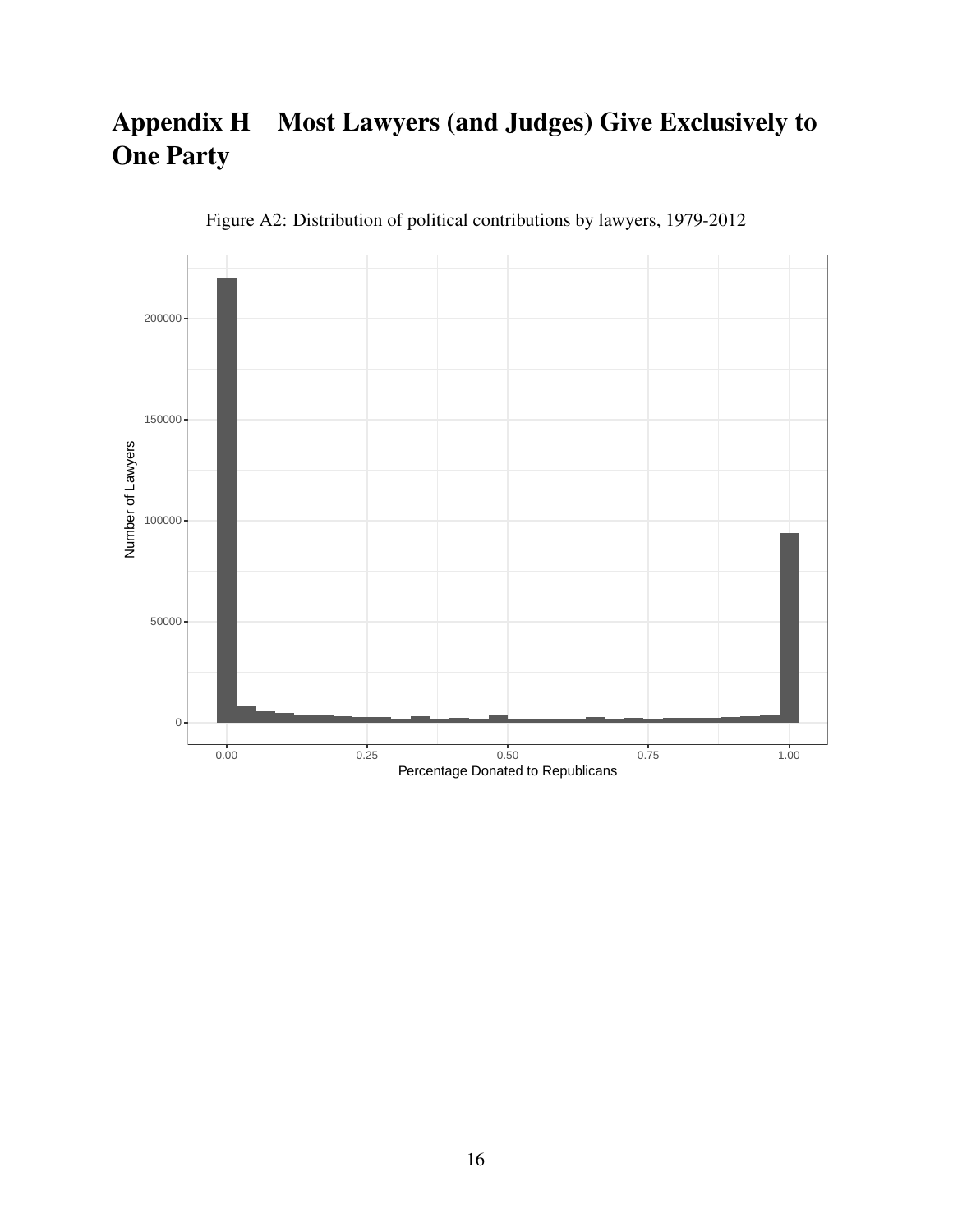

Figure A3: Distribution of political contributions by Judges, 1979-2012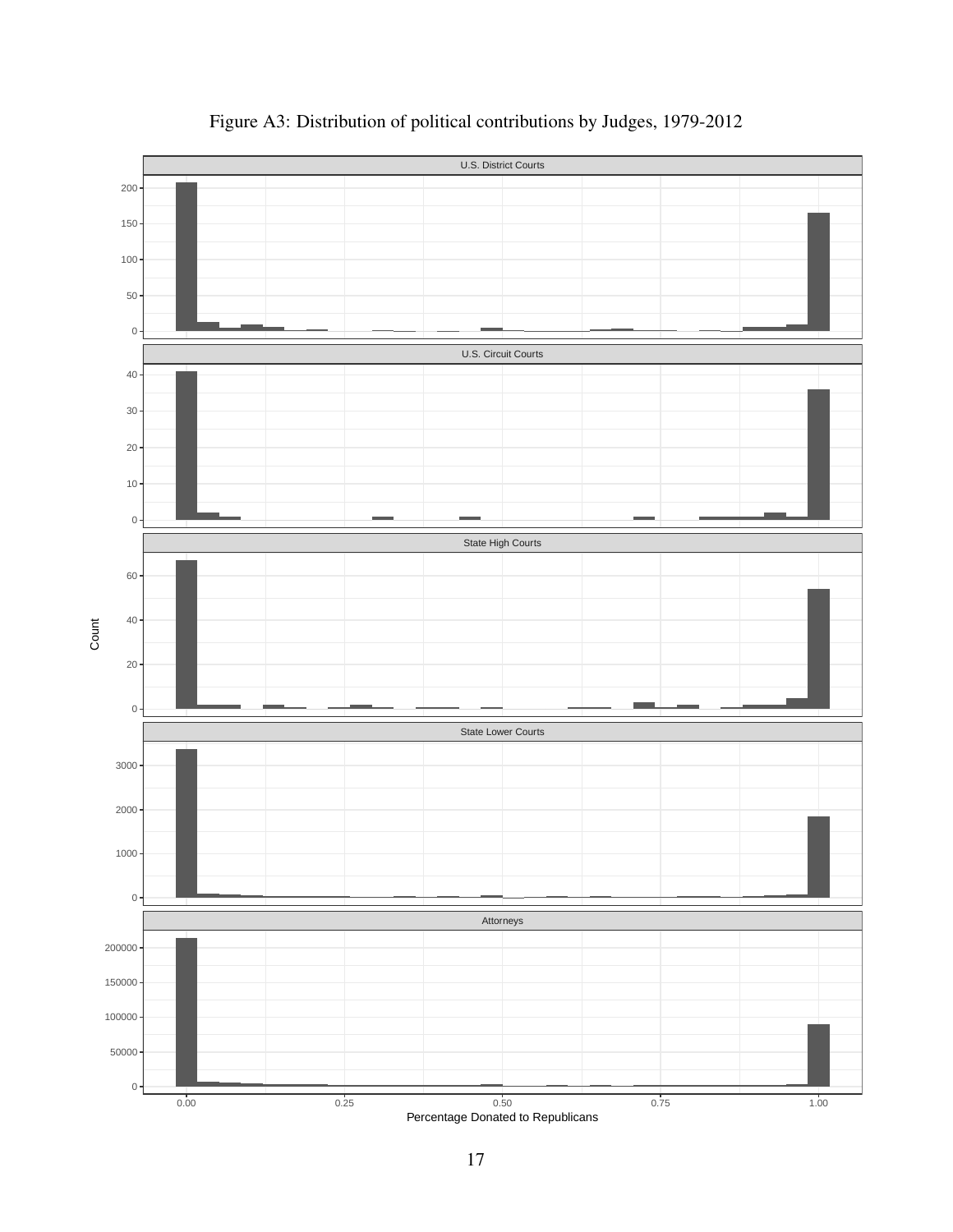### Appendix I First-stage Results From Heckman Model of Attorney Ideology

Table A3: First-stage Results: Probit regression, whether individual contributes (is in DIME database) as outcome variable.

|                                   |               | YS          |
|-----------------------------------|---------------|-------------|
|                                   | Model 1       | Model 2     |
| Constant                          | $-1.339**$    | $-1.510**$  |
|                                   | (0.006)       | (0.009)     |
| Female                            | $-0.317**$    | $-0.322**$  |
|                                   | (0.003)       | (0.003)     |
| <b>Years since Admitted</b>       | $0.070**$     | $0.071**$   |
|                                   | (0.0003)      | (0.0003)    |
| Years since Admitted <sup>2</sup> | $-0.001**$    | $-0.001**$  |
|                                   | (0.00001)     | (0.00001)   |
| Government Lawyer                 | $-0.335**$    | $-0.370**$  |
|                                   | (0.008)       | (0.008)     |
| Corporate (in house counsel)      | $-0.296**$    | $-0.252**$  |
|                                   | (0.007)       | (0.007)     |
| Big Law Firm (top 100)            | $0.238**$     | $0.200**$   |
|                                   | (0.006)       | (0.006)     |
| Solo-practice                     | $-0.007*$     | 0.002       |
|                                   | (0.003)       | (0.003)     |
| <b>Law Professor</b>              | $-0.016$      | $-0.005$    |
|                                   | (0.014)       | (0.014)     |
| Partner                           | $0.312**$     | $0.299**$   |
|                                   | (0.007)       | (0.007)     |
| Prosecutor/District Attorney      | $-0.215**$    | $-0.208**$  |
|                                   | (0.010)       | (0.010)     |
| Public Defender                   | $-0.279**$    | $-0.277**$  |
|                                   | (0.020)       | (0.020)     |
| Top 14 Law School                 | $0.290**$     | $0.266**$   |
|                                   | (0.004)       | (0.004)     |
| $> 100$ Ranked Law School         | $-0.091**$    | $-0.083**$  |
|                                   | (0.003)       | (0.003)     |
| CD Dem. Pres. Vote Share          |               | $0.296**$   |
|                                   |               | (0.009)     |
| N. Elected State Execs.           | $0.031**$     | $0.027**$   |
|                                   | (0.001)       | (0.001)     |
| Log Likelihood                    | $-601966.500$ | -599933.300 |
| N                                 | 974413        | 970567      |

 $^{**}p<.01;$   $^*p<.05$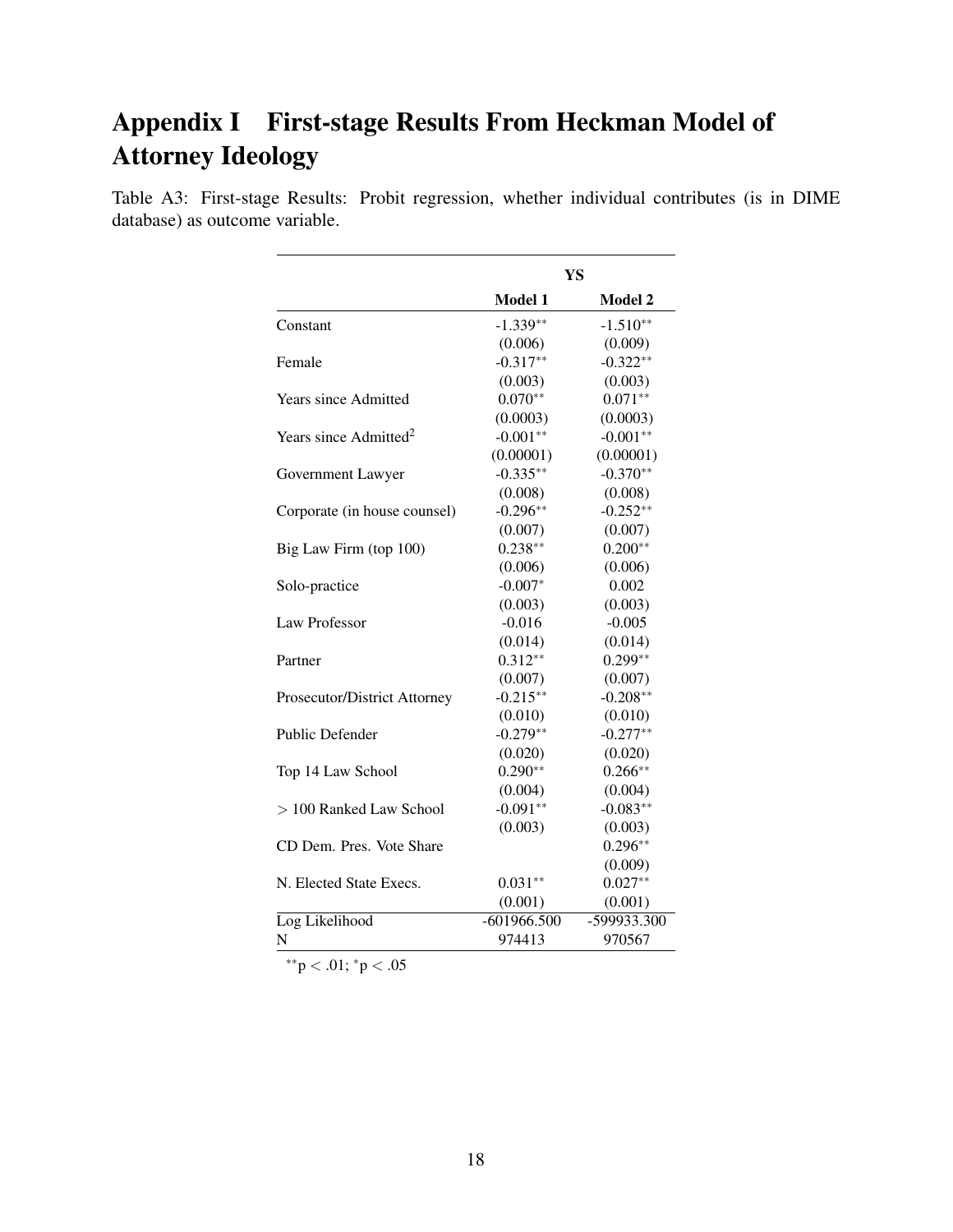# Appendix J Modeling Judicial Ideology without Selection Bias **Correction**

Table A4: Model Results Without Selection Bias Correction: OLS, Contributor CFscore as outcome variable

|                                   | <b>Model 1</b> | <b>Model 2</b> | <b>Model 3</b> | <b>Model 4</b> |
|-----------------------------------|----------------|----------------|----------------|----------------|
| Judge                             | $0.156**$      | $0.120**$      |                |                |
|                                   | (0.008)        | (0.008)        |                |                |
| <b>State Lower Courts</b>         |                |                | $0.100**$      | $0.104**$      |
|                                   |                |                | (0.010)        | (0.010)        |
| <b>State High Courts</b>          |                |                | $0.257**$      | $0.201**$      |
|                                   |                |                | (0.063)        | (0.059)        |
| Fed. District Courts              |                |                | $0.260**$      | $0.189**$      |
|                                   |                |                | (0.037)        | (0.035)        |
| Fed. CoA                          |                |                | $0.392**$      | $0.379**$      |
|                                   |                |                | (0.077)        | (0.073)        |
| Fed. Admin. Judge                 | $0.218*$       | 0.130          | $0.215*$       | 0.128          |
|                                   | (0.090)        | (0.086)        | (0.090)        | (0.086)        |
| State Admin. Judge                | $-0.073$       | $-0.054$       | $-0.075$       | $-0.055$       |
|                                   | (0.060)        | (0.057)        | (0.060)        | (0.057)        |
| Fed. Mag.                         | $0.133**$      | $0.069*$       | $0.130**$      | 0.067          |
|                                   | (0.036)        | (0.034)        | (0.036)        | (0.034)        |
| Female                            | $-0.340**$     | $-0.306**$     | $-0.339**$     | $-0.305**$     |
|                                   | (0.003)        | (0.003)        | (0.003)        | (0.003)        |
| <b>Years since Admitted</b>       | $0.002**$      | $0.003**$      | $0.002**$      | $0.003**$      |
|                                   | (0.0004)       | (0.0004)       | (0.0004)       | (0.0004)       |
| Years since Admitted <sup>2</sup> | $0.0001**$     | $0.00004**$    | $0.0001**$     | $0.00004**$    |
|                                   | (0.00001)      | (0.00001)      | (0.00001)      | (0.00001)      |
| Top 14 Law School                 | $-0.266**$     | $-0.147**$     | $-0.267**$     | $-0.148**$     |
|                                   | (0.004)        | (0.004)        | (0.004)        | (0.004)        |
| >100 Ranked Law School            | $0.100**$      | $0.065**$      | $0.100**$      | $0.065**$      |
|                                   | (0.003)        | (0.003)        | (0.003)        | (0.003)        |
| Constant                          | $-0.354**$     | $-0.514**$     | $-0.356**$     | $-0.516**$     |
|                                   | (0.006)        | (0.023)        | (0.006)        | (0.023)        |
| <b>State Fixed Effects</b>        |                | $\checkmark$   |                | ✓              |
| R-squared                         | 0.060          | 0.156          | 0.059          | 0.156          |
| N                                 | 395252         | 395252         | 395252         | 395252         |

∗∗p < .01; <sup>∗</sup>p < .05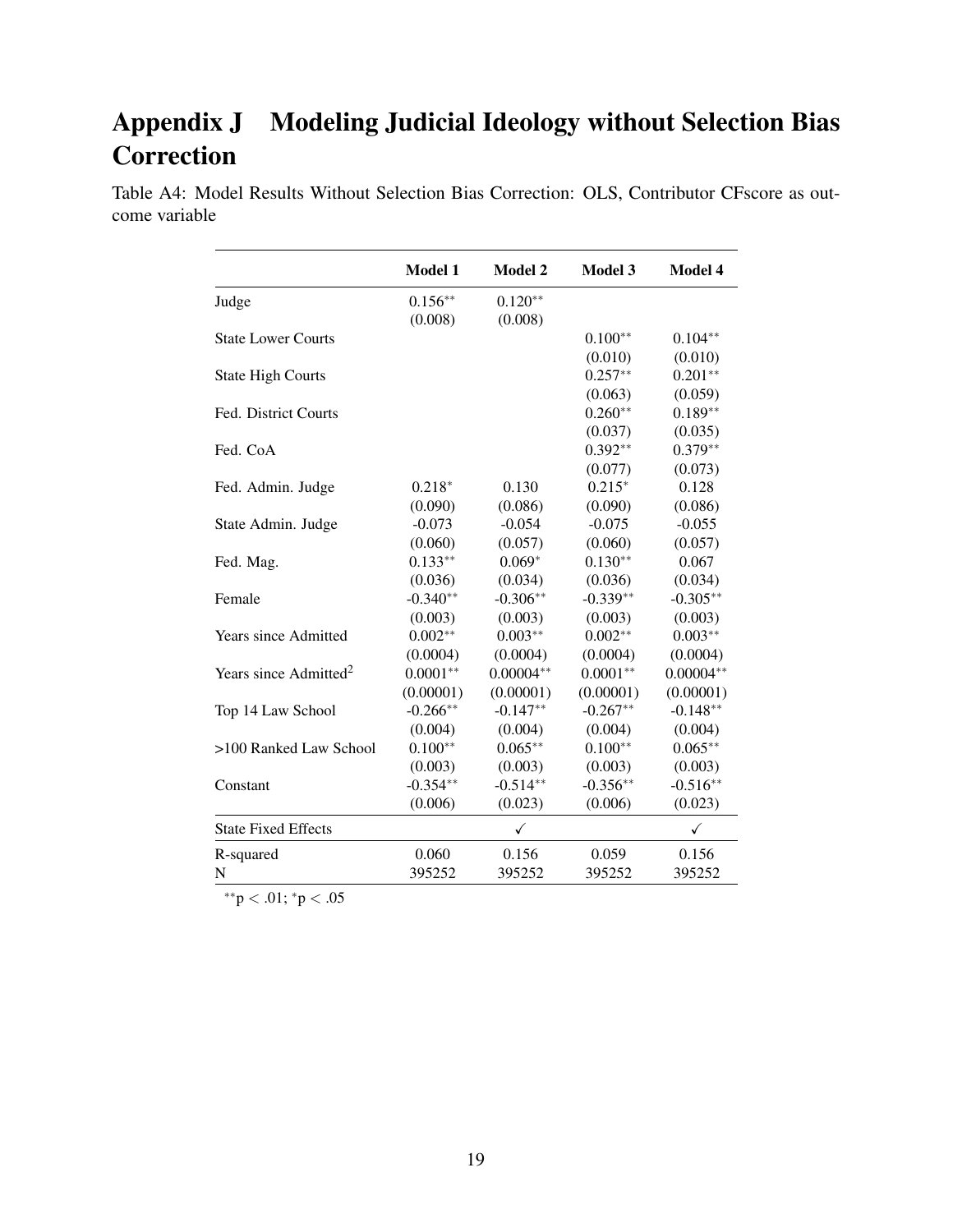### Appendix K Selection Model With Lawyers Admitted to the Bar within the Last 15 Years Excluded

| Model 1                  | <b>Model 2</b>                                                                                         | Model 3                                                          | Model 4                                                                                                                                                                                |
|--------------------------|--------------------------------------------------------------------------------------------------------|------------------------------------------------------------------|----------------------------------------------------------------------------------------------------------------------------------------------------------------------------------------|
| $-1.383**$               | $-1.021**$                                                                                             | $-1.377**$                                                       | $-1.015**$                                                                                                                                                                             |
|                          | (0.030)                                                                                                |                                                                  | (0.030)                                                                                                                                                                                |
| $-0.147**$               | $-0.157**$                                                                                             |                                                                  |                                                                                                                                                                                        |
| (0.009)                  | (0.009)                                                                                                |                                                                  |                                                                                                                                                                                        |
| $-0.457**$               | $-0.479**$                                                                                             | $-0.454**$                                                       | $-0.475**$                                                                                                                                                                             |
| (0.084)                  | (0.085)                                                                                                | (0.084)                                                          | (0.085)                                                                                                                                                                                |
| $-0.372**$               | $-0.383**$                                                                                             | $-0.369**$                                                       | $-0.379**$                                                                                                                                                                             |
| (0.058)                  | (0.058)                                                                                                | (0.058)                                                          | (0.058)                                                                                                                                                                                |
| $-0.492**$               | $-0.523**$                                                                                             | $-0.489**$                                                       | $-0.519**$                                                                                                                                                                             |
|                          |                                                                                                        |                                                                  | (0.033)                                                                                                                                                                                |
|                          |                                                                                                        | $-0.104**$                                                       | $-0.096**$                                                                                                                                                                             |
|                          |                                                                                                        |                                                                  | (0.011)                                                                                                                                                                                |
|                          |                                                                                                        |                                                                  | 0.003                                                                                                                                                                                  |
|                          |                                                                                                        |                                                                  | (0.071)                                                                                                                                                                                |
|                          |                                                                                                        |                                                                  | $-0.220**$                                                                                                                                                                             |
|                          |                                                                                                        |                                                                  | (0.039)                                                                                                                                                                                |
|                          |                                                                                                        | $-0.015$                                                         | $-0.027$                                                                                                                                                                               |
|                          |                                                                                                        |                                                                  | (0.088)                                                                                                                                                                                |
| $-0.329**$               | $-0.332**$                                                                                             |                                                                  | $-0.333**$                                                                                                                                                                             |
|                          |                                                                                                        |                                                                  | (0.004)                                                                                                                                                                                |
| $0.069**$                | $0.070**$                                                                                              |                                                                  | $0.069**$                                                                                                                                                                              |
|                          |                                                                                                        |                                                                  | (0.001)                                                                                                                                                                                |
| $-0.001**$               | $-0.001**$                                                                                             | $-0.001**$                                                       | $-0.001**$                                                                                                                                                                             |
|                          |                                                                                                        |                                                                  | (0.00001)                                                                                                                                                                              |
| $0.299**$                | $0.325**$                                                                                              | $0.300**$                                                        | $0.326**$                                                                                                                                                                              |
|                          |                                                                                                        |                                                                  | (0.005)                                                                                                                                                                                |
|                          | $-0.085**$                                                                                             | $-0.099**$                                                       | $-0.085**$                                                                                                                                                                             |
|                          |                                                                                                        |                                                                  | (0.003)                                                                                                                                                                                |
|                          |                                                                                                        |                                                                  |                                                                                                                                                                                        |
| (0.001)                  |                                                                                                        | (0.001)                                                          |                                                                                                                                                                                        |
|                          | $\checkmark$                                                                                           |                                                                  | $\checkmark$                                                                                                                                                                           |
| 716062                   | 716062                                                                                                 | 716062                                                           | 716062                                                                                                                                                                                 |
| -476725.600              | $-471476.100$                                                                                          | -476813.600                                                      | -471587.800                                                                                                                                                                            |
| $37152.6^{**} (df = 10)$ | $47651.7^{**} (df = 60)$                                                                               | $36976.7^{**} (df = 13)$                                         | $47428.2**$ $(df = 63)$                                                                                                                                                                |
|                          | (0.012)<br>(0.033)<br>(0.004)<br>(0.001)<br>(0.00001)<br>(0.005)<br>$-0.100**$<br>(0.003)<br>$0.048**$ | (0.033)<br>(0.004)<br>(0.001)<br>(0.00001)<br>(0.005)<br>(0.003) | (0.012)<br>(0.033)<br>(0.011)<br>0.034<br>(0.071)<br>$-0.205**$<br>(0.039)<br>(0.088)<br>$-0.330**$<br>(0.004)<br>$0.069**$<br>(0.001)<br>(0.00001)<br>(0.005)<br>(0.003)<br>$0.048**$ |

Table A5: Probit regression, whether individual contributes (is in DIME database) as outcome variable (>= 15 Years since Bar Admission)

 $*$ \* $p < .01$ ;  $*$  $p < .05$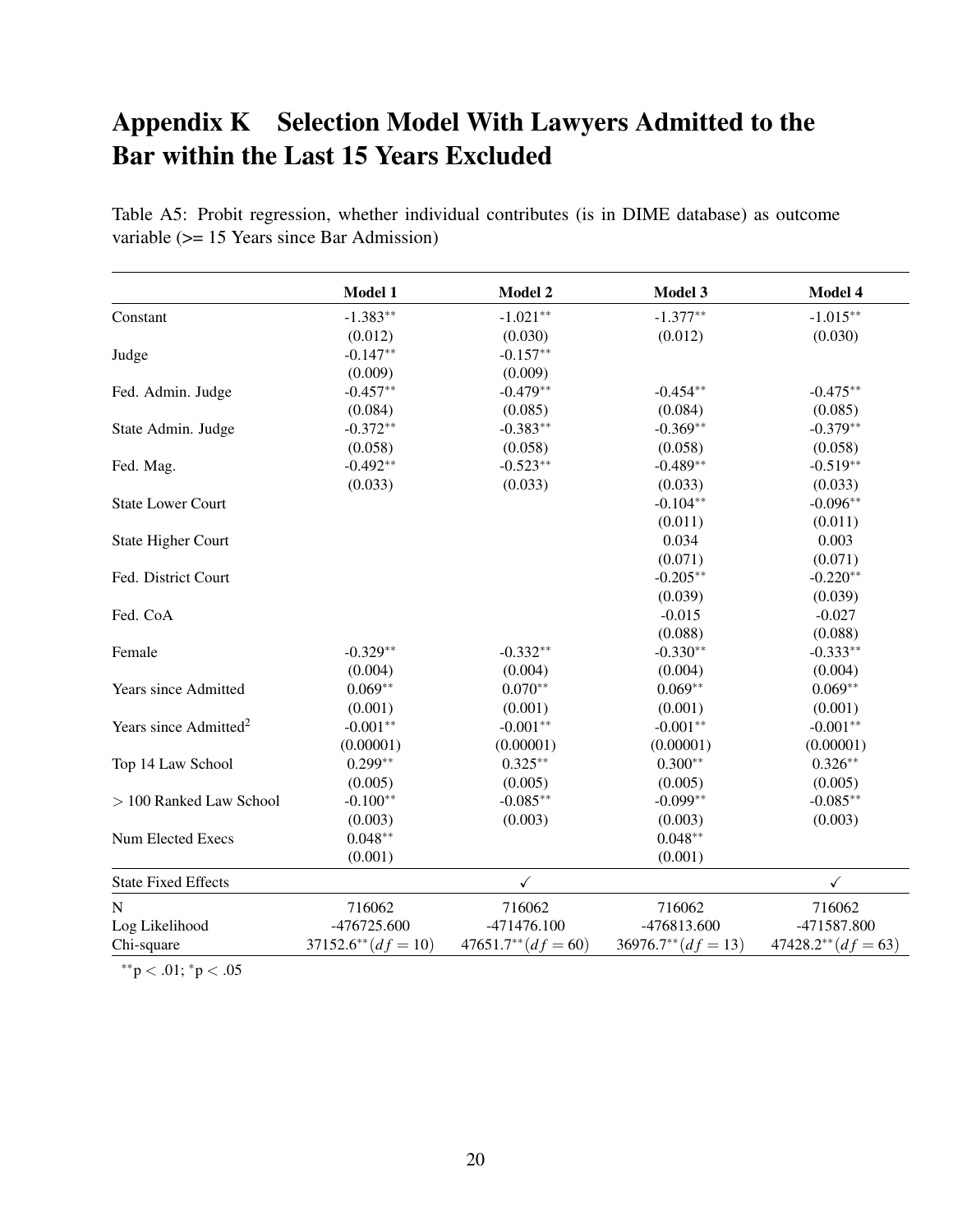|                                   | Model 1     | Model 2      | <b>Model 3</b> | Model 4    |
|-----------------------------------|-------------|--------------|----------------|------------|
| Judge                             | $0.108**$   | $0.126**$    |                |            |
|                                   | (0.009)     | (0.013)      |                |            |
| <b>State Lower Courts</b>         |             |              | $0.068**$      | $0.112**$  |
|                                   |             |              | (0.011)        | (0.012)    |
| <b>State High Courts</b>          |             |              | $0.279**$      | $0.213**$  |
|                                   |             |              | (0.067)        | (0.059)    |
| Fed. District Courts              |             |              | $0.195***$     | $0.208**$  |
|                                   |             |              | (0.039)        | (0.038)    |
| Fed. CoA                          |             |              | $0.379**$      | $0.384**$  |
|                                   |             |              | (0.082)        | (0.073)    |
| Fed. Admin. Judge                 | 0.058       | 0.145        | 0.059          | 0.161      |
|                                   | (0.094)     | (0.091)      | (0.094)        | (0.091)    |
| State Admin. Judge                | $-0.186**$  | $-0.016$     | $-0.185**$     | $-0.003$   |
|                                   | (0.064)     | (0.063)      | (0.064)        | (0.063)    |
| Fed. Mag.                         | $-0.150**$  | $-0.043$     | $-0.040$       | $0.102*$   |
|                                   | (0.040)     | (0.044)      | (0.040)        | (0.051)    |
| Female                            | $-0.467**$  | $-0.306**$   | $-0.464**$     | $-0.293**$ |
|                                   | (0.009)     | (0.024)      | (0.009)        | (0.024)    |
| <b>Years since Admitted</b>       | $0.015**$   | $-0.010$     | $0.015**$      | $-0.012*$  |
|                                   | (0.002)     | (0.005)      | (0.002)        | (0.005)    |
| Years since Admitted <sup>2</sup> | $-0.0001**$ | $0.0002**$   | $-0.0001**$    | $0.0002**$ |
|                                   | (0.00002)   | (0.0001)     | (0.00002)      | (0.0001)   |
| Top 14 Law School                 | $-0.158**$  | $-0.143**$   | $-0.161**$     | $-0.155**$ |
|                                   | (0.008)     | (0.021)      | (0.008)        | (0.021)    |
| > 100 Ranked Law School           | $0.046**$   | $0.055***$   | $0.047**$      | $0.058**$  |
|                                   | (0.004)     | (0.007)      | (0.004)        | (0.007)    |
| Constant                          | $-1.013**$  | $-0.280$     | $-0.998**$     | $-0.198$   |
|                                   | (0.061)     | (0.159)      | (0.061)        | (0.160)    |
| <b>State Fixed Effects</b>        |             | $\checkmark$ |                | ✓          |
| N                                 | 716062      | 716062       | 716062         | 716062     |
| R-squared                         | 0.053       | 0.148        | 0.052          | 0.148      |
| $\rho$                            | 0.604       | $-0.024$     | 0.595          | $-0.099$   |
| <b>Inverse Mills Ratio</b>        | $0.560*$    | $-0.019$     | $0.550*$       | $-0.077$   |
|                                   | (0.038)     | (0.107)      | (0.037)        | (0.108)    |

Table A6: Second-stage Results: OLS, Contributor DIME score as outcome variable (>= 15 Years since Bar Admission)

∗∗p < .01; <sup>∗</sup>p < .05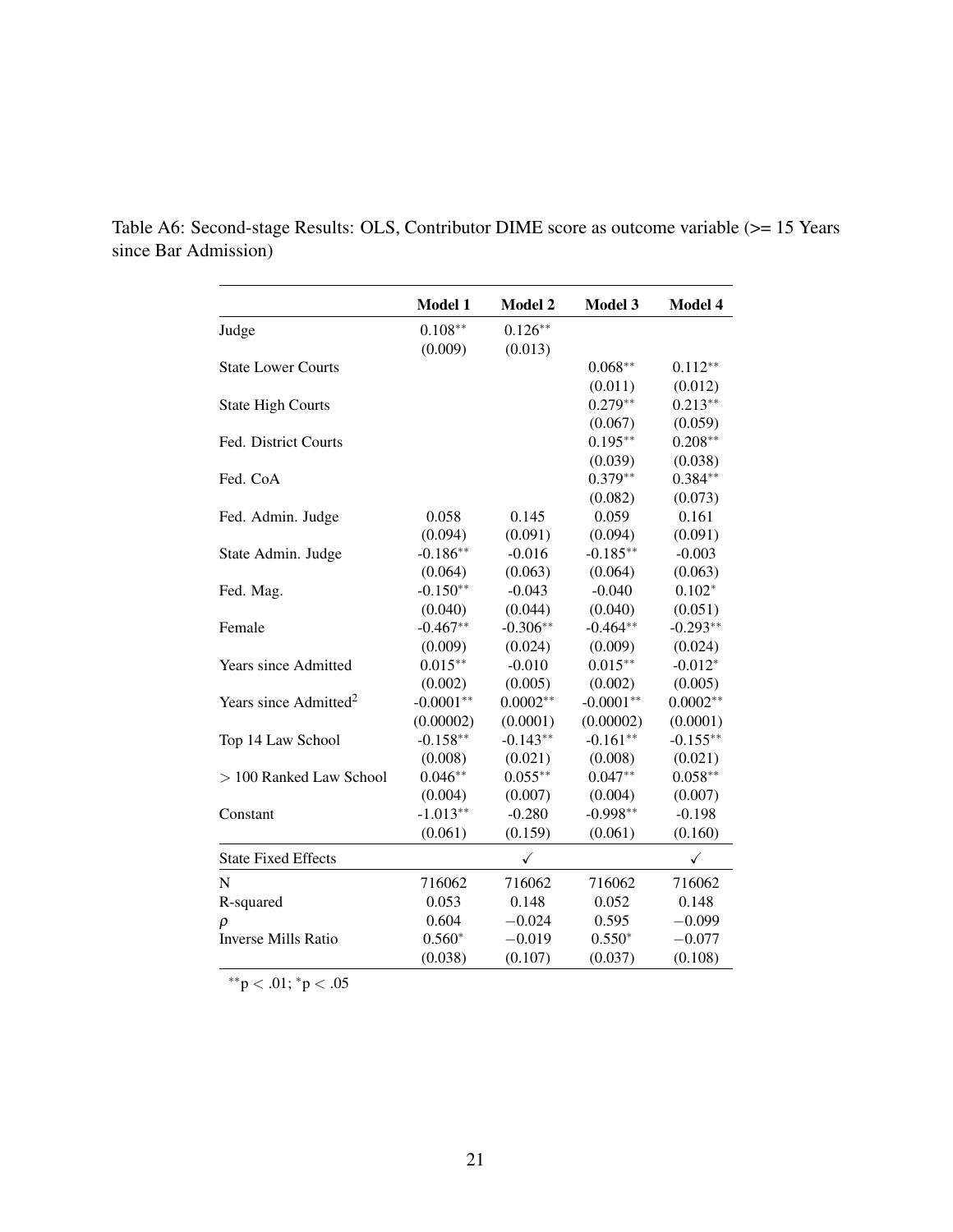### Appendix L Alternative Specification of Selection Model with Binary Outcome Variable

Table A7: Second-stage Results: Binary Indicator for Donor is Conservative (DIME score > 0) as outcome variable

|                                   | Model 1     | Model 2     | Model 3     | Model 4     |
|-----------------------------------|-------------|-------------|-------------|-------------|
| Judge                             | $0.079**$   | $0.177**$   |             |             |
|                                   | (0.012)     | (0.011)     |             |             |
| Fed. CoA                          |             |             | $0.417**$   | $0.429**$   |
|                                   |             |             | (0.100)     | (0.100)     |
| Fed. District Court               |             |             | $0.187**$   | $0.307**$   |
|                                   |             |             | (0.050)     | (0.049)     |
| <b>State Higher Court</b>         |             |             | $0.259**$   | $0.208*$    |
|                                   |             |             | (0.081)     | (0.086)     |
| <b>State Lower Court</b>          |             |             | $0.038**$   | $0.126**$   |
|                                   |             |             | (0.014)     | (0.014)     |
| Fed. Mag.                         | $-0.131**$  | $0.313**$   | $-0.133**$  | $0.310**$   |
|                                   | (0.047)     | (0.049)     | (0.047)     | (0.049)     |
| Fed. Admin. Judge                 | $-0.024$    | $0.369**$   | $-0.026$    | $0.366**$   |
|                                   | (0.117)     | (0.124)     | (0.117)     | (0.124)     |
| State Admin. Judge                | $-0.288**$  | 0.074       | $-0.289**$  | 0.072       |
|                                   | (0.083)     | (0.083)     | (0.083)     | (0.082)     |
| Female                            | $-0.514**$  | $-0.157**$  | $-0.514**$  | $-0.154**$  |
|                                   | (0.005)     | (0.021)     | (0.005)     | (0.021)     |
| <b>Years since Admitted</b>       | $0.032**$   | $-0.038**$  | $0.032**$   | $-0.038**$  |
|                                   | (0.001)     | (0.002)     | (0.001)     | (0.002)     |
| Years since Admitted <sup>2</sup> | $-0.0003**$ | $0.001**$   | $-0.0003**$ | $0.001**$   |
|                                   | (0.00002)   | (0.00002)   | (0.00002)   | (0.00002)   |
| Top 14 Law School                 | $-0.137**$  | $-0.323**$  | $-0.138**$  | $-0.325**$  |
|                                   | (0.011)     | (0.007)     | (0.011)     | (0.007)     |
| >Ranked Law School                | $0.054**$   | $0.103**$   | $0.054**$   | $0.103**$   |
|                                   | (0.006)     | (0.004)     | (0.006)     | (0.004)     |
| Constant                          | $-1.470**$  | $0.656**$   | $-1.472**$  | $0.658**$   |
|                                   | (0.037)     | (0.073)     | (0.037)     | (0.072)     |
| <b>State Fixed Effects</b>        |             | ✓           |             | ✓           |
| N                                 | 974419      | 974419      | 974419      | 974419      |
| Log Likelihood                    | $-855467.7$ | $-836159.2$ | $-855588.8$ | $-836262.5$ |
| $\rho$                            | $0.759*$    | $-0.713*$   | $0.761*$    | $-0.716*$   |
|                                   | (0.030)     | (0.035)     | (0.030)     | (0.034)     |
|                                   |             |             |             |             |

∗∗p < .01; <sup>∗</sup>p < .05

Note: The outcome variable is assigned a value of 1 if Contributor DIME score is positive and 0 otherwise. This specification codes 257,327 individuals (65%) as liberal and 137,927 (35%) as conservative. This provides a near one-to-one mapping to coding donors based on whether they had given more money to Democrats or Republicans. The models are fit using a maximum-likelihood estimator (in place of the Heckmann two-step estimator) that allows for binary outcomes in the selection model.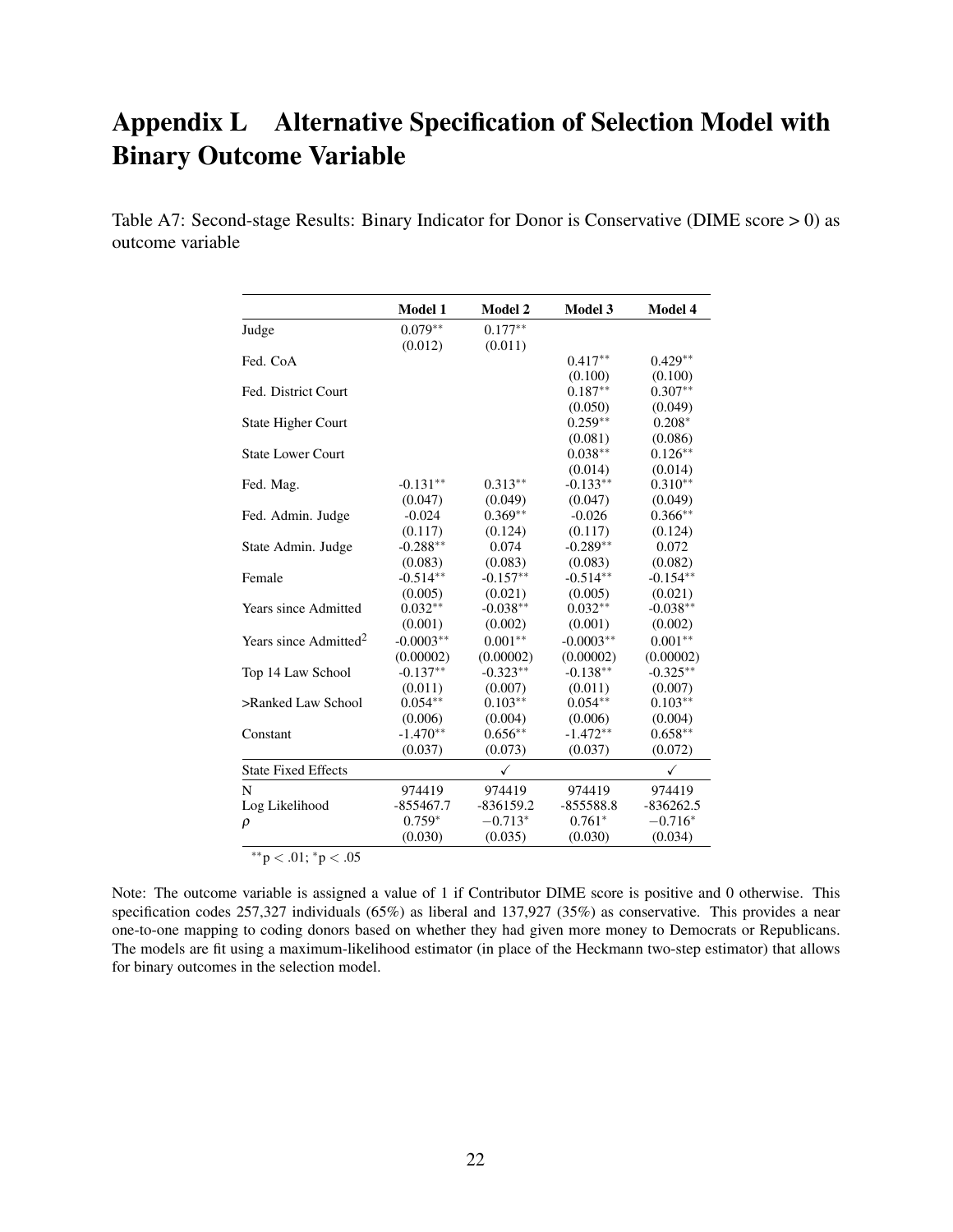## Appendix M Selection Model With DIME scores Recalculated with Selected Groups of Candidates Excluded

|                                   | All               | <b>Excluding Conts. To</b> | <b>Federal Candidates</b> |
|-----------------------------------|-------------------|----------------------------|---------------------------|
|                                   | <b>Candidates</b> | <b>Judicial Candidates</b> | Only                      |
| Fed. CoA                          | $0.385**$         | $0.431**$                  | $0.435**$                 |
|                                   | (0.084)           | (0.091)                    | (0.096)                   |
| Fed. District Court               | $0.284**$         | $0.277**$                  | $0.266**$                 |
|                                   | (0.041)           | (0.043)                    | (0.047)                   |
| <b>State Higher Court</b>         | $0.193**$         | $0.258**$                  | $0.250**$                 |
|                                   | (0.069)           | (0.075)                    | (0.084)                   |
| <b>State Lower Court</b>          | $0.145**$         | $0.185**$                  | $0.172**$                 |
|                                   | (0.012)           | (0.013)                    | (0.033)                   |
| Fed. Mag.                         | $0.329**$         | $0.333**$                  | $0.234**$                 |
|                                   | (0.044)           | (0.049)                    | (0.082)                   |
| Fed. Admin. Judge                 | $0.365**$         | $0.376**$                  | 0.243                     |
|                                   | (0.097)           | (0.104)                    | (0.126)                   |
| State Admin. Judge                | 0.117             | 0.109                      | 0.023                     |
|                                   | (0.065)           | (0.069)                    | (0.091)                   |
| Female                            | $-0.128**$        | $-0.144**$                 | $-0.344**$                |
|                                   | (0.016)           | (0.019)                    | (0.026)                   |
| <b>Years since Admitted</b>       | $-0.034**$        | $-0.035**$                 | $-0.011$                  |
|                                   | (0.003)           | (0.004)                    | (0.006)                   |
| Years since Admitted <sup>2</sup> | $0.0005**$        | $0.001**$                  | $0.0002**$                |
|                                   | (0.00004)         | (0.00005)                  | (0.0001)                  |
| Top 14 Law School                 | $-0.310**$        | $-0.327**$                 | $-0.237**$                |
|                                   | (0.015)           | (0.018)                    | (0.039)                   |
| $> 100$ Ranked Law School         | $0.107**$         | $0.118**$                  | $0.101**$                 |
|                                   | (0.005)           | (0.006)                    | (0.014)                   |
| Constant                          | $0.642**$         | $0.624**$                  | $-0.144$                  |
|                                   | (0.108)           | (0.122)                    | (0.263)                   |
| <b>State Fixed Effects</b>        | ✓                 | ✓                          | ✓                         |
| $\overline{\rm N}$                | 395187            | 382024                     | 261134                    |
| $R^2$                             | 0.156             | 0.152                      | 0.118                     |
| ρ                                 | $-0.773$          | $-0.763$                   | $-0.338$                  |
| Inverse Mills Ratio               | $-0.770*$         | $-0.797*$                  | $-0.328$                  |
|                                   | (0.069)           | (0.079)                    | (0.138)                   |

Table A8: Second-stage Results: OLS, Contributor DIME Score as Outcome Variable

∗∗p < .01; <sup>∗</sup>p < .05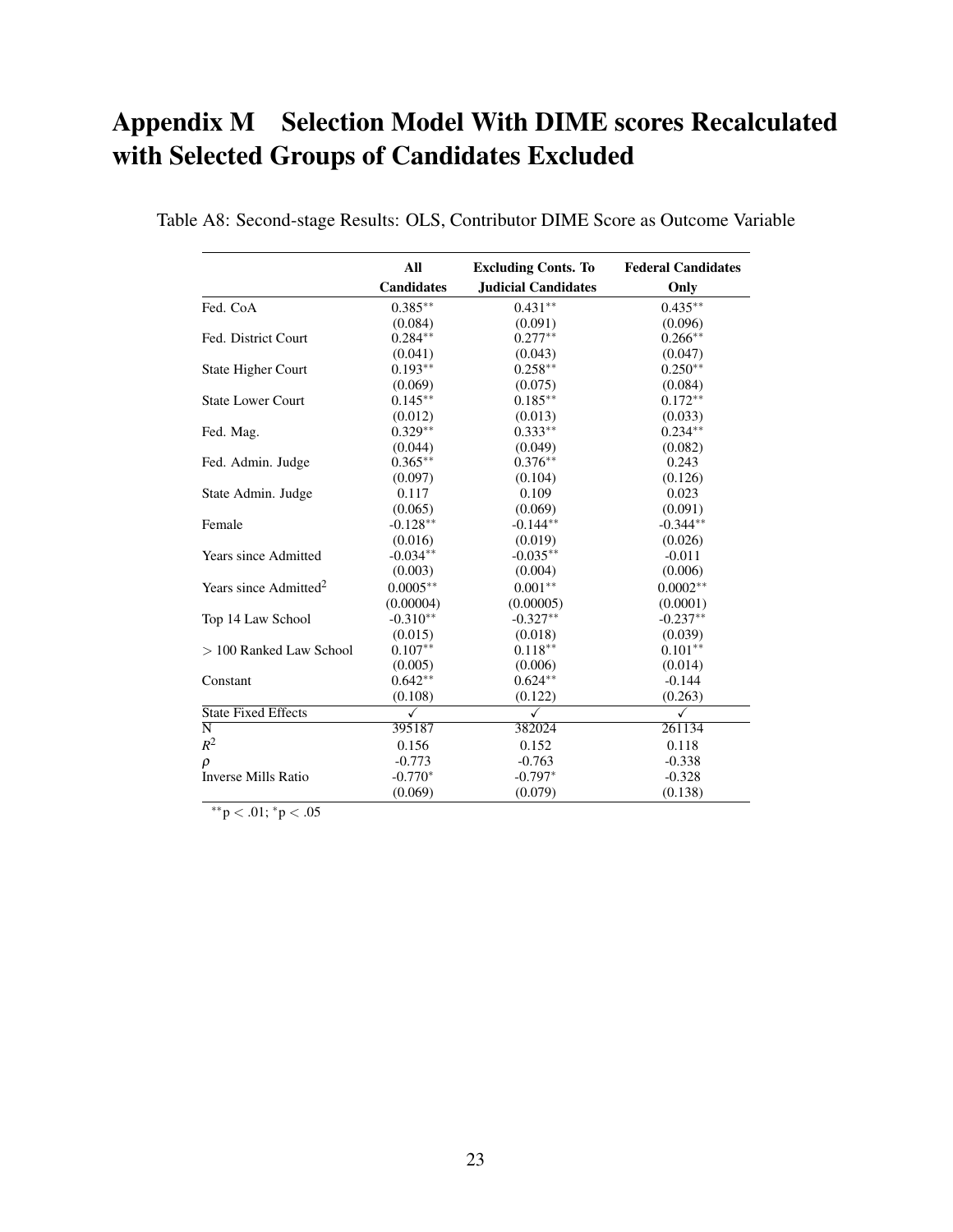### Appendix N Judicial Selection Model with Alternative Measures of State Ideology





Note: Each row and column corresponds to a different state-level measures of ideology. The first row/column reports the average state-level presidential two-party vote shares for the 2004, 2008, and 2012 election cycles. The second and third row/column report the [Berry et al.](#page-26-6) [\(2013\)](#page-26-6) measures of citizen and state governmental ideology. The measures of state governmental ideology take partisan control of state legislatures into account. The fourth row column reports the average DIME scores for all elected politicians in the state. This measure is used in the main analysis. The lower-left panels plot the bivariate relationship between the corresponding row and column. The upper-right panels reports the Pearson correlations. The diagonal panels display the kernel density of state-level estimates for a given measure.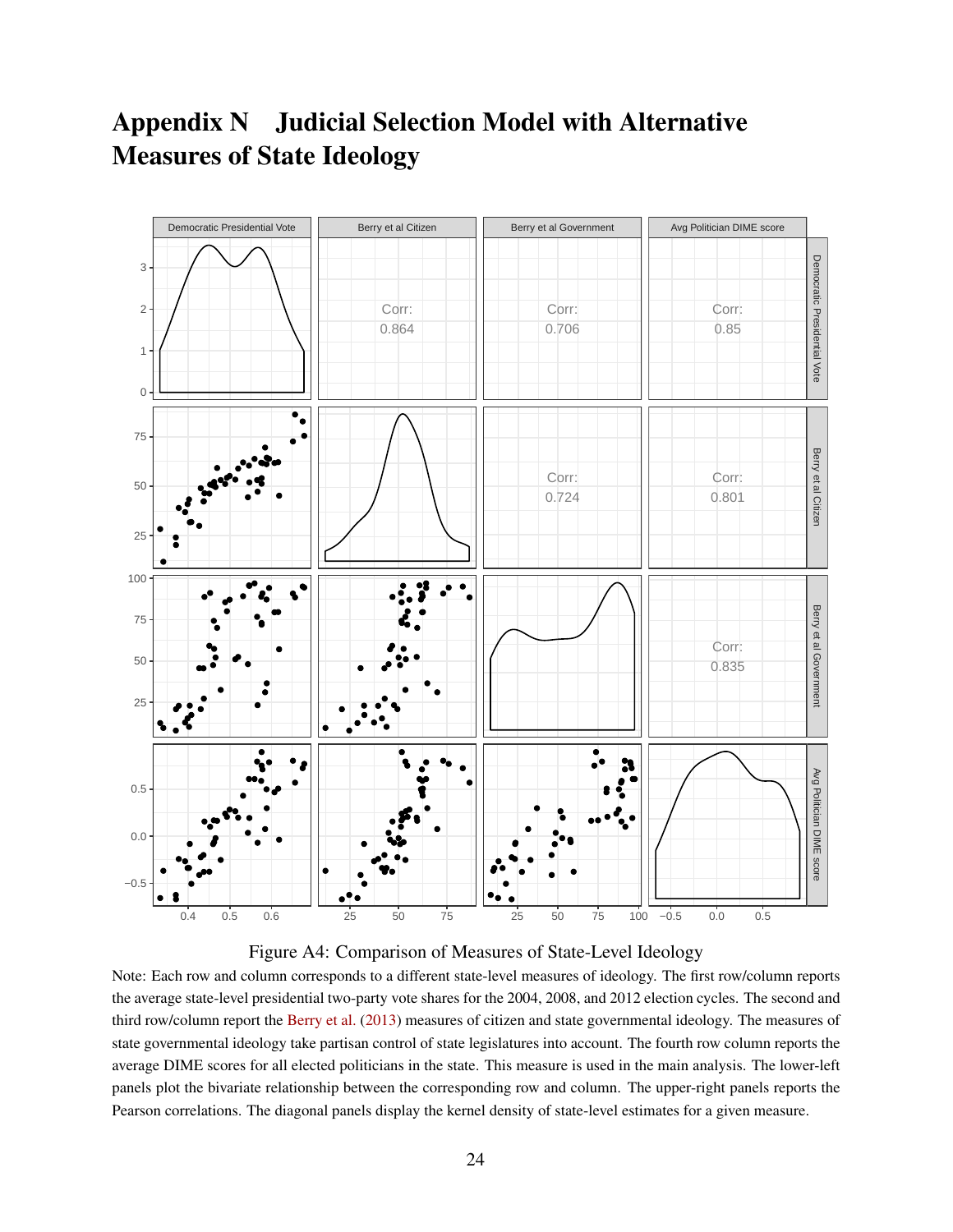

Figure A5: Predicted judicial ideology by (1) lawyers' ideologies (top) and (2) Berry et. al's measures of state government ideology (bottom) by judicial selection mechanism.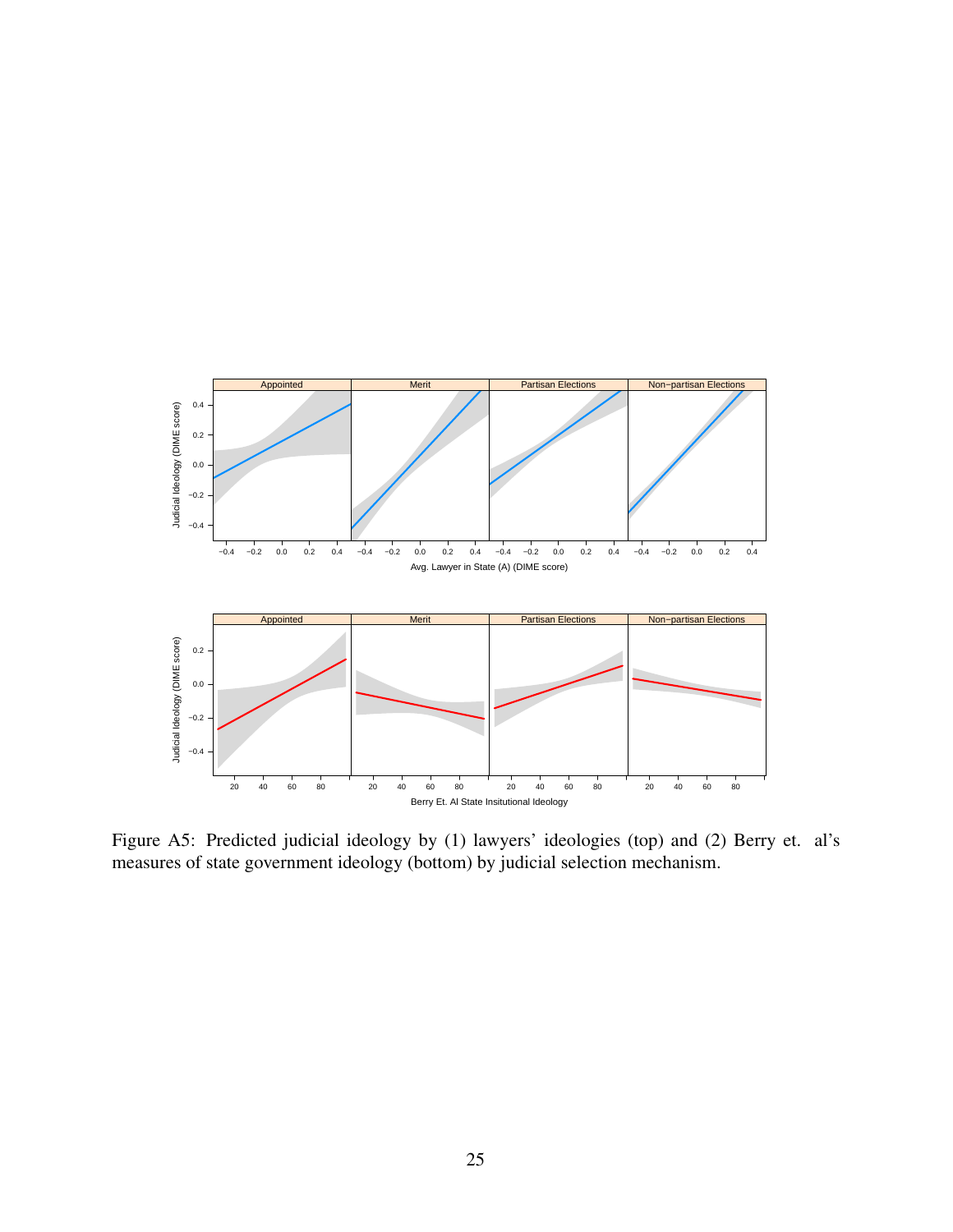### Appendix O Comparison of Lawyer DIME Scores to Party Registration

Here we compare the DIME scores for attorneys against party registration data. Party registration data offer the best opportunity to externally validate the measures of lawyer ideology against a corresponding individual-level measure of preferences. Only a fraction of states record party registration data on their voter rolls, and of those that do, most do not make this information publicly available. One exception is Florida. We were able to match 47,601 lawyers in our dataset to their party registration in the Florida voter file, 21,359 of whom have corresponding DIME scores.

The results confirm that the DIME scores are a reliable indicator of partisanship for attorneys. The results also suggest that relying on party affiliation alone would fail to capture important variation in political preferences, both within-party and for registered independents. The average DIME scores by partisan affiliation is −0.476 for Democrats, 0.684 for Republicans, and −0.333 for registered Independents.



Figure A6: DIME Score Distributions by Party Registration (Florida). Sources: Florida Secretary of State, Martindale Hubbell, and DIME.